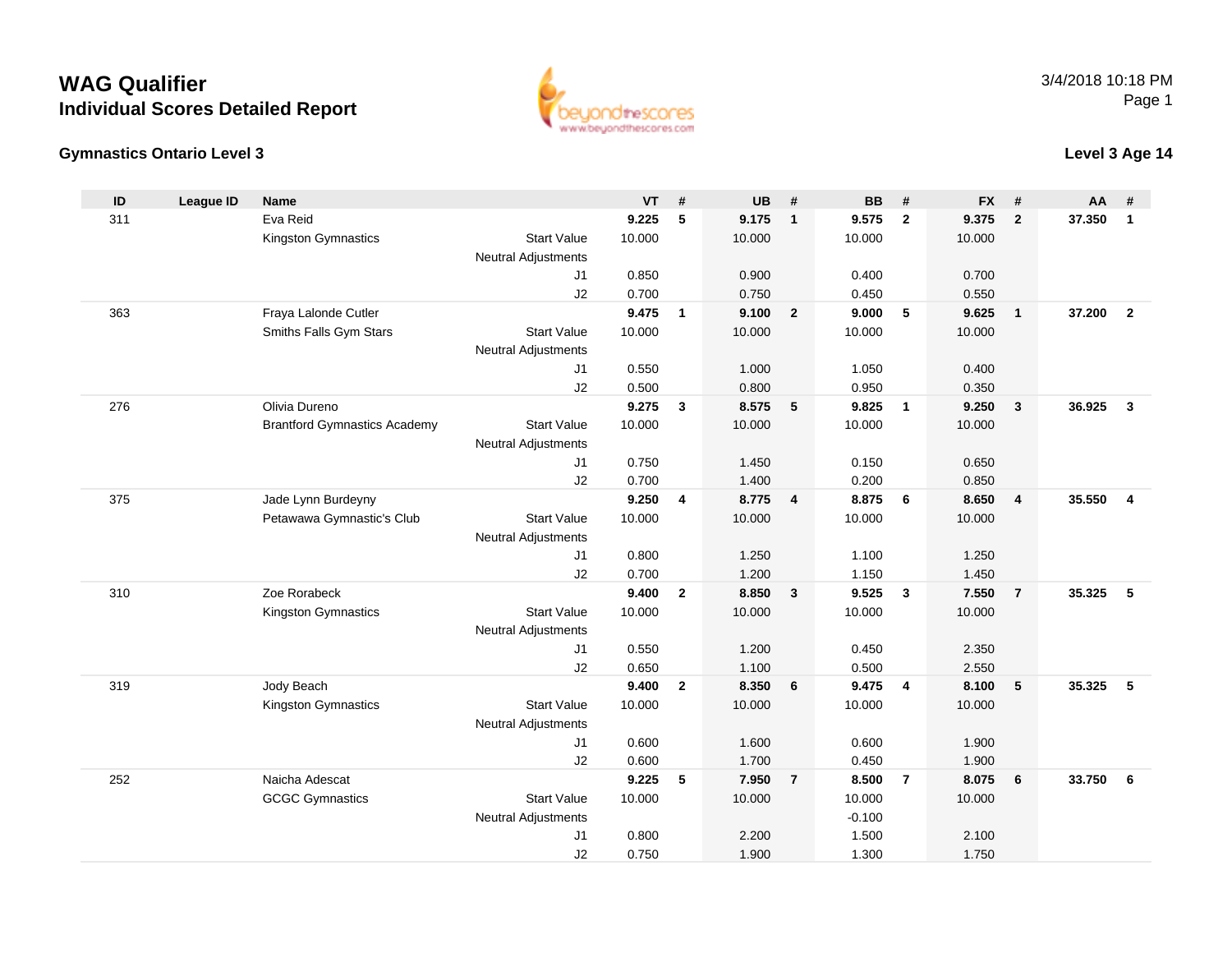

#### **Gymnastics Ontario Level 3**

| ID  | <b>League ID</b> | <b>Name</b>                         |                            | <b>VT</b> | #                       | <b>UB</b> | #                       | <b>BB</b> | #            | <b>FX</b> | #              | AA     | #                        |
|-----|------------------|-------------------------------------|----------------------------|-----------|-------------------------|-----------|-------------------------|-----------|--------------|-----------|----------------|--------|--------------------------|
| 315 |                  | Mariana Matos                       |                            | 9.525     | $\overline{2}$          | 9.475     | $\mathbf{1}$            | 9.625     | $\mathbf{2}$ | 9.325     | $\overline{2}$ | 37.950 | $\overline{\mathbf{1}}$  |
|     |                  | Kingston Gymnastics                 | <b>Start Value</b>         | 10.000    |                         | 10.000    |                         | 10.000    |              | 10.000    |                |        |                          |
|     |                  |                                     | <b>Neutral Adjustments</b> |           |                         |           |                         |           |              |           |                |        |                          |
|     |                  |                                     | J <sub>1</sub>             | 0.400     |                         | 0.450     |                         | 0.400     |              | 0.650     |                |        |                          |
|     |                  |                                     | J2                         | 0.550     |                         | 0.600     |                         | 0.350     |              | 0.700     |                |        |                          |
| 370 |                  | Lacey Watts                         |                            | 9.550     | $\overline{1}$          | 9.125     | $\overline{4}$          | 9.675     | $\mathbf{1}$ | 9.400     | $\mathbf{1}$   | 37.750 | $\overline{\mathbf{2}}$  |
|     |                  | Smiths Falls Gym Stars              | <b>Start Value</b>         | 10.000    |                         | 10.000    |                         | 10.000    |              | 10.000    |                |        |                          |
|     |                  |                                     | <b>Neutral Adjustments</b> |           |                         |           |                         |           |              |           |                |        |                          |
|     |                  |                                     | J <sub>1</sub>             | 0.450     |                         | 0.850     |                         | 0.300     |              | 0.550     |                |        |                          |
|     |                  |                                     | J2                         | 0.450     |                         | 0.900     |                         | 0.350     |              | 0.650     |                |        |                          |
| 277 |                  | Kayla Fletcher                      |                            | 9.150     | $\overline{\mathbf{3}}$ | 9.250     | $\overline{\mathbf{2}}$ | 9.675     | 1            | 9.225     | 3              | 37.300 | $\mathbf{3}$             |
|     |                  | <b>Brantford Gymnastics Academy</b> | <b>Start Value</b>         | 10.000    |                         | 10.000    |                         | 10.000    |              | 10.000    |                |        |                          |
|     |                  |                                     | <b>Neutral Adjustments</b> |           |                         |           |                         |           |              |           |                |        |                          |
|     |                  |                                     | J <sub>1</sub>             | 0.800     |                         | 0.750     |                         | 0.350     |              | 0.800     |                |        |                          |
|     |                  |                                     | J2                         | 0.900     |                         | 0.750     |                         | 0.300     |              | 0.750     |                |        |                          |
| 256 |                  | Lisa Whitehurst                     |                            | 9.025     | $\overline{4}$          | 9.225     | 3                       | 9.600     | 3            | 8.750     | 5              | 36.600 | $\overline{4}$           |
|     |                  | <b>GCGC Gymnastics</b>              | <b>Start Value</b>         | 10.000    |                         |           |                         | 10.000    |              | 10.000    |                |        |                          |
|     |                  |                                     | <b>Neutral Adjustments</b> |           |                         | 10.000    |                         |           |              |           |                |        |                          |
|     |                  |                                     | J <sub>1</sub>             | 1.000     |                         | 0.750     |                         | 0.400     |              | 1.150     |                |        |                          |
|     |                  |                                     | J2                         | 0.950     |                         | 0.800     |                         | 0.400     |              | 1.350     |                |        |                          |
| 361 |                  | Sydney Kerr                         |                            | 9.000     | 5                       | 8.200     | 5                       | 8.825     | 4            | 8.950     | 4              | 34.975 | $\overline{\phantom{0}}$ |
|     |                  | Smiths Falls Gym Stars              | <b>Start Value</b>         | 10.000    |                         | 10.000    |                         | 10.000    |              | 10.000    |                |        |                          |
|     |                  |                                     | <b>Neutral Adjustments</b> |           |                         |           |                         | $-0.100$  |              |           |                |        |                          |
|     |                  |                                     | J <sub>1</sub>             | 0.900     |                         | 1.900     |                         | 1.100     |              | 1.050     |                |        |                          |
|     |                  |                                     | J2                         | 1.100     |                         | 1.700     |                         | 1.050     |              | 1.050     |                |        |                          |

#### **Gymnastics Ontario Level 3**

**Level 3 Age 9 A**

| ID  | League ID | <b>Name</b>                     |                            | VT     | # | UB     | # | <b>BB</b> | <b>FX</b> | $AA$ # |  |
|-----|-----------|---------------------------------|----------------------------|--------|---|--------|---|-----------|-----------|--------|--|
| 269 |           | Katherine Varney                |                            | 8.950  | 4 | 8.800  | 6 | 9.300     | 9.575     | 36.625 |  |
|     |           | <b>Ottawa Gymnastics Centre</b> | <b>Start Value</b>         | 10.000 |   | 10.000 |   | 10.000    | 10.000    |        |  |
|     |           |                                 | <b>Neutral Adjustments</b> |        |   |        |   |           |           |        |  |
|     |           |                                 | J1                         | 1.150  |   | 1.100  |   | 0.750     | 0.450     |        |  |
|     |           |                                 | J2                         | 0.950  |   | 1.300  |   | 0.650     | 0.400     |        |  |

### **Level 3 Age 15+**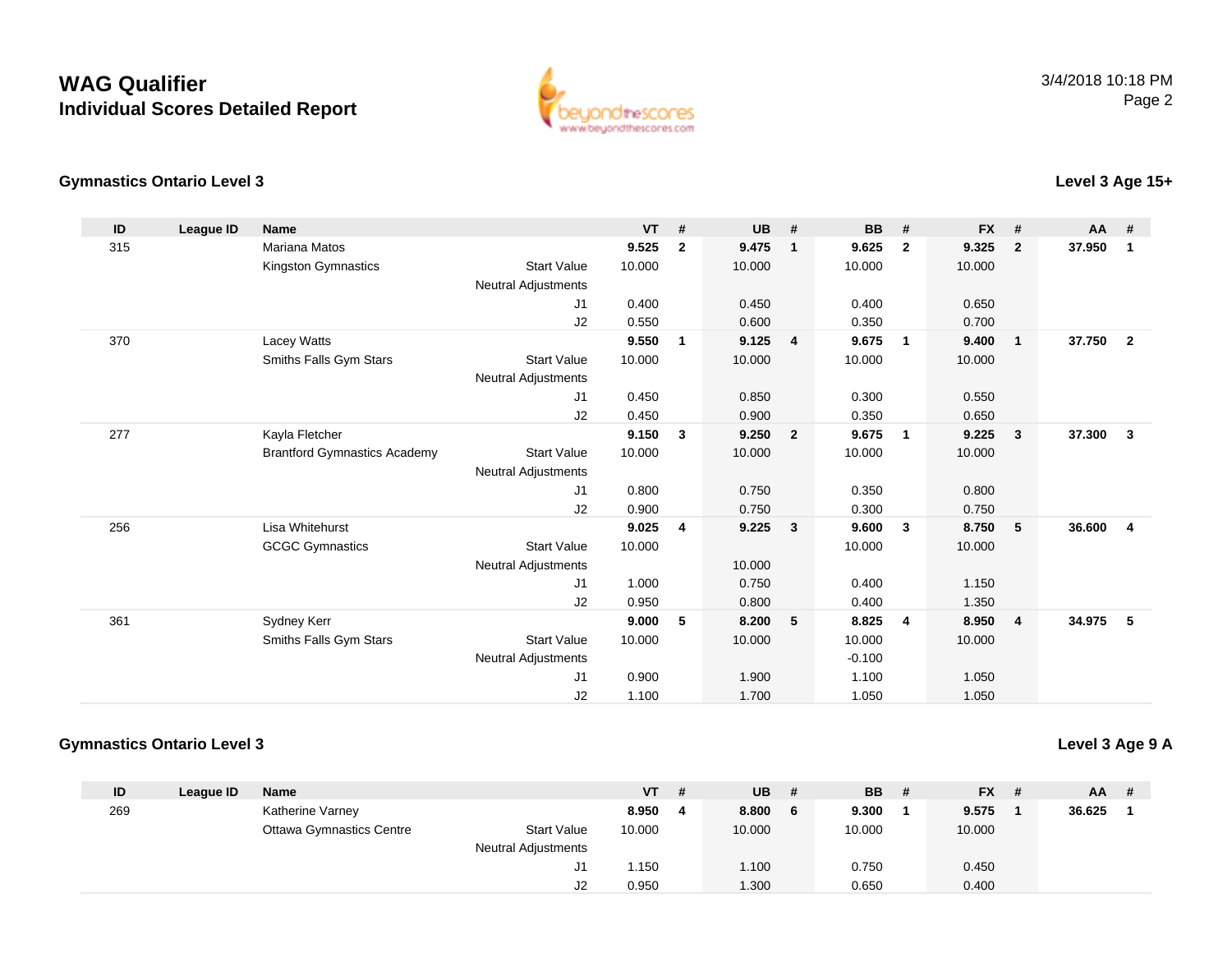

|     |                        | <b>THE THE THE NEW YORK PICE FIGHT</b> |        |                         |        |                         |        |                         |        |                         |        |                         |
|-----|------------------------|----------------------------------------|--------|-------------------------|--------|-------------------------|--------|-------------------------|--------|-------------------------|--------|-------------------------|
| 292 | Ema Cane               |                                        | 9.175  | $\overline{\mathbf{2}}$ | 9.000  | $\overline{\mathbf{2}}$ | 9.100  | $\overline{4}$          | 9.175  | $\overline{7}$          | 36.450 | $\overline{\mathbf{2}}$ |
|     | Gymnastics Mississauga | <b>Start Value</b>                     | 10.000 |                         | 10.000 |                         | 10.000 |                         | 10.000 |                         |        |                         |
|     |                        | <b>Neutral Adjustments</b>             |        |                         |        |                         |        |                         |        |                         |        |                         |
|     |                        | J1                                     | 0.850  |                         | 1.100  |                         | 0.850  |                         | 0.800  |                         |        |                         |
|     |                        | J2                                     | 0.800  |                         | 0.900  |                         | 0.950  |                         | 0.850  |                         |        |                         |
| 341 | Quinn Hargrave         |                                        | 9.175  | $\overline{\mathbf{2}}$ | 8.500  | $\overline{7}$          | 9.275  | $\overline{\mathbf{2}}$ | 9.500  | $\overline{2}$          | 36.450 | $\overline{2}$          |
|     | North Bay Apollo       | <b>Start Value</b>                     | 10.000 |                         | 10.000 |                         | 10.000 |                         | 10.000 |                         |        |                         |
|     |                        | <b>Neutral Adjustments</b>             |        |                         |        |                         |        |                         |        |                         |        |                         |
|     |                        | J1                                     | 0.850  |                         | 1.500  |                         | 0.800  |                         | 0.550  |                         |        |                         |
|     |                        | J2                                     | 0.800  |                         | 1.500  |                         | 0.650  |                         | 0.450  |                         |        |                         |
| 295 | Rushita Kalra          |                                        | 8.850  | 5                       | 9.200  | $\overline{\mathbf{1}}$ | 8.850  | 6                       | 9.325  | $\sqrt{5}$              | 36.225 | $\mathbf{3}$            |
|     | Gymnastics Mississauga | <b>Start Value</b>                     | 10.000 |                         | 10.000 |                         | 10.000 |                         | 10.000 |                         |        |                         |
|     |                        | Neutral Adjustments                    |        |                         |        |                         |        |                         |        |                         |        |                         |
|     |                        | J1                                     | 1.200  |                         | 0.700  |                         | 1.100  |                         | 0.650  |                         |        |                         |
|     |                        | J2                                     | 1.100  |                         | 0.900  |                         | 1.200  |                         | 0.700  |                         |        |                         |
| 253 | Emma Leblanc           |                                        | 8.750  | 6                       | 8.975  | $\overline{\mathbf{3}}$ | 8.950  | 5                       | 9.425  | $\overline{\mathbf{3}}$ | 36.100 | $\overline{4}$          |
|     | <b>GCGC Gymnastics</b> | <b>Start Value</b>                     | 10.000 |                         | 10.000 |                         | 10.000 |                         | 10.000 |                         |        |                         |
|     |                        | <b>Neutral Adjustments</b>             |        |                         |        |                         |        |                         |        |                         |        |                         |
|     |                        | J1                                     | 1.300  |                         | 0.950  |                         | 1.150  |                         | 0.550  |                         |        |                         |
|     |                        | J2                                     | 1.200  |                         | 1.100  |                         | 0.950  |                         | 0.600  |                         |        |                         |
| 308 | Neve Vom Scheidt       |                                        | 9.200  | $\mathbf{1}$            | 8.950  | $\overline{\mathbf{4}}$ | 9.200  | $\mathbf{3}$            | 8.650  | 9                       | 36.000 | 5                       |
|     | Kanata GymnoSphere     | <b>Start Value</b>                     | 10.000 |                         | 10.000 |                         | 10.000 |                         | 10.000 |                         |        |                         |
|     |                        | <b>Neutral Adjustments</b>             |        |                         |        |                         |        |                         |        |                         |        |                         |
|     |                        | J1                                     | 0.850  |                         | 1.000  |                         | 0.750  |                         | 1.400  |                         |        |                         |
|     |                        | J2                                     | 0.750  |                         | 1.100  |                         | 0.850  |                         | 1.300  |                         |        |                         |
| 356 | Raea Burrill           |                                        | 8.600  | 8                       | 8.850  | $5\phantom{1}$          | 8.250  | 9                       | 9.400  | $\overline{\mathbf{4}}$ | 35.100 | 6                       |
|     | Smiths Falls Gym Stars | <b>Start Value</b>                     | 10.000 |                         | 10.000 |                         | 10.000 |                         | 10.000 |                         |        |                         |
|     |                        | <b>Neutral Adjustments</b>             |        |                         |        |                         |        |                         |        |                         |        |                         |
|     |                        | J1                                     | 1.500  |                         | 1.150  |                         | 1.650  |                         | 0.650  |                         |        |                         |
|     |                        | J2                                     | 1.300  |                         | 1.150  |                         | 1.850  |                         | 0.550  |                         |        |                         |
| 255 | Vivienne St. Pierre    |                                        | 9.025  | $\mathbf{3}$            | 7.600  | 9                       | 8.750  | $\overline{7}$          | 9.025  | 8                       | 34.400 | $\overline{7}$          |
|     | <b>GCGC Gymnastics</b> | <b>Start Value</b>                     | 10.000 |                         | 10.000 |                         | 10.000 |                         | 10.000 |                         |        |                         |
|     |                        | <b>Neutral Adjustments</b>             |        |                         |        |                         |        |                         |        |                         |        |                         |
|     |                        | J1                                     | 0.950  |                         | 2.200  |                         | 1.200  |                         | 0.950  |                         |        |                         |
|     |                        | J2                                     | 1.000  |                         | 2.600  |                         | 1.300  |                         | 1.000  |                         |        |                         |
| 288 | <b>Avery Greyling</b>  |                                        | 8.625  | $\overline{7}$          | 7.850  | $\boldsymbol{8}$        | 8.625  | 8                       | 9.250  | 6                       | 34.350 | 8                       |
|     | Greater Napanee GC     | <b>Start Value</b>                     | 10.000 |                         | 10.000 |                         | 10.000 |                         | 10.000 |                         |        |                         |
|     |                        | Neutral Adjustments                    |        |                         |        |                         |        |                         |        |                         |        |                         |
|     |                        | J1                                     | 1.450  |                         | 2.100  |                         | 1.450  |                         | 0.800  |                         |        |                         |
|     |                        | J2                                     | 1.300  |                         | 2.200  |                         | 1.300  |                         | 0.700  |                         |        |                         |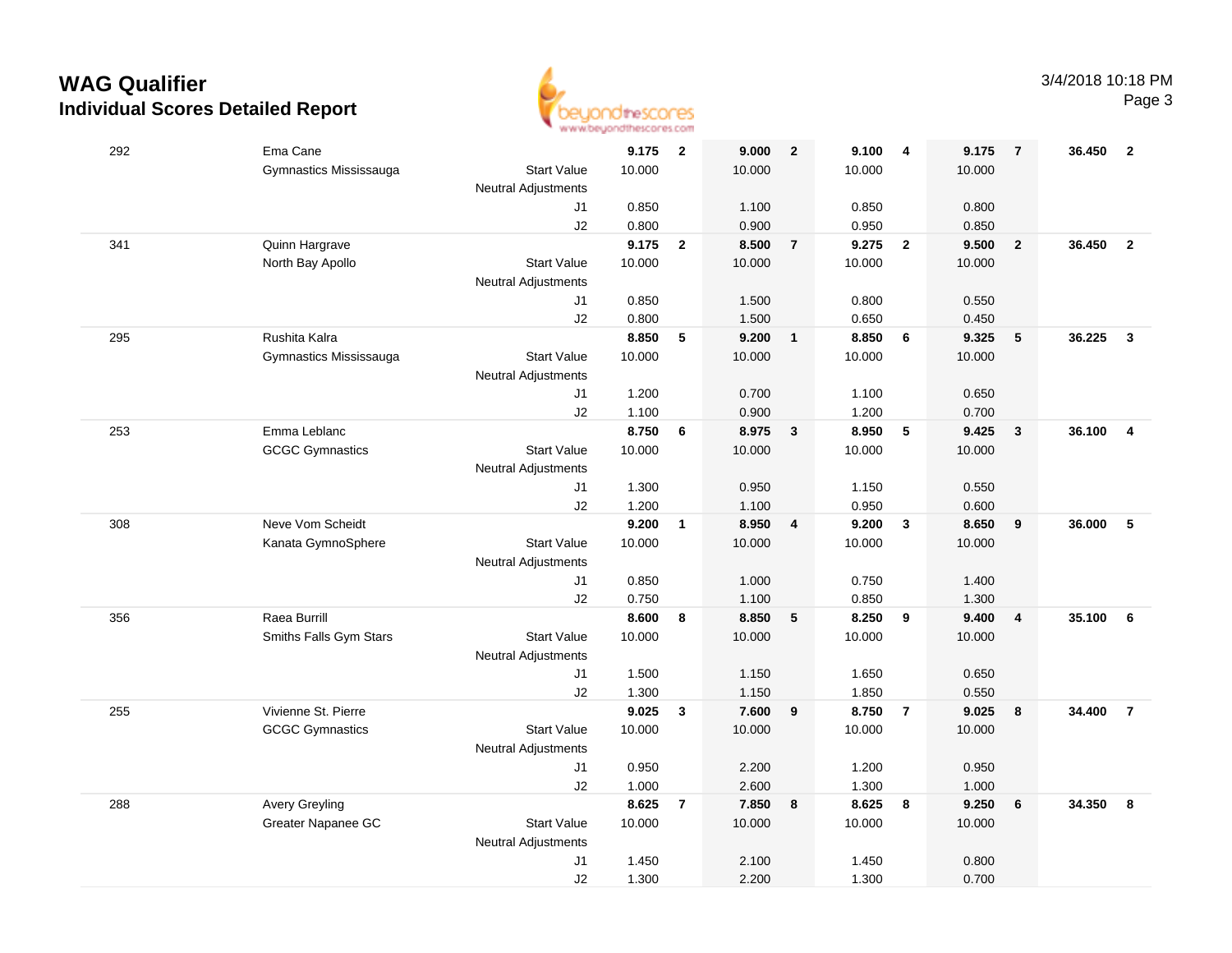

#### **Gymnastics Ontario Level 3**

| ID   | <b>League ID</b> | <b>Name</b>                     |                            | <b>VT</b>      | #              | <b>UB</b>      | #                        | <b>BB</b>      | #                       | <b>FX</b>      | #                       | AA     | #              |
|------|------------------|---------------------------------|----------------------------|----------------|----------------|----------------|--------------------------|----------------|-------------------------|----------------|-------------------------|--------|----------------|
| 272  |                  | Ella House                      |                            | 9.200          | $\mathbf{2}$   | 8.950          | 5                        | 9.425          | $\mathbf{1}$            | 9.550          | 3                       | 37.125 | $\mathbf{1}$   |
|      |                  | <b>Ottawa Gymnastics Centre</b> | <b>Start Value</b>         | 10.000         |                | 10.000         |                          | 10.000         |                         | 10.000         |                         |        |                |
|      |                  |                                 | <b>Neutral Adjustments</b> |                |                |                |                          |                |                         |                |                         |        |                |
|      |                  |                                 | J <sub>1</sub>             | 0.800          |                | 1.000          |                          | 0.650          |                         | 0.450          |                         |        |                |
|      |                  |                                 | J2                         | 0.800          |                | 1.100          |                          | 0.500          |                         | 0.450          |                         |        |                |
| 349  |                  | Gemma Kwong                     |                            | 9.175          | $\mathbf{3}$   | 9.075          | $\overline{4}$           | 9.225          | $\overline{\mathbf{3}}$ | 9.650          | $\overline{2}$          | 37.125 | $\overline{1}$ |
|      |                  | Toronto Premier Gym Club        | <b>Start Value</b>         | 10.000         |                | 10.000         |                          | 10.000         |                         | 10.000         |                         |        |                |
|      |                  |                                 | Neutral Adjustments        |                |                |                |                          |                |                         |                |                         |        |                |
|      |                  |                                 | J <sub>1</sub>             | 0.850          |                | 1.050          |                          | 0.800          |                         | 0.300          |                         |        |                |
|      |                  |                                 | J2                         | 0.800          |                | 0.800          |                          | 0.750          |                         | 0.400          |                         |        |                |
| 0921 |                  | <b>Addison Bark</b>             |                            | 8.950          | 6              | 9.200          | $\mathbf{3}$             | 9.125          | $\overline{4}$          | 9.750          | $\mathbf{1}$            | 37.025 | $\overline{2}$ |
|      |                  | Loyalist Gymnastics Club        | <b>Start Value</b>         | 10.000         |                | 10.000         |                          | 10.000         |                         | 10.000         |                         |        |                |
|      |                  |                                 | <b>Neutral Adjustments</b> |                |                |                |                          |                |                         |                |                         |        |                |
|      |                  |                                 | J <sub>1</sub><br>J2       | 1.100<br>1.000 |                | 0.900<br>0.700 |                          | 1.000<br>0.750 |                         | 0.250<br>0.250 |                         |        |                |
| 304  |                  | Audrey Dean                     |                            | 9.375          | $\overline{1}$ | 9.475          | $\overline{\phantom{0}}$ | 9.250          | $\overline{2}$          | 8.775          | $\overline{7}$          | 36.875 | $\mathbf{3}$   |
|      |                  | Kanata GymnoSphere              | <b>Start Value</b>         | 10.000         |                | 10.000         |                          | 10.000         |                         | 10.000         |                         |        |                |
|      |                  |                                 | <b>Neutral Adjustments</b> |                |                |                |                          |                |                         |                |                         |        |                |
|      |                  |                                 | J <sub>1</sub>             | 0.650          |                | 0.500          |                          | 0.800          |                         | 1.200          |                         |        |                |
|      |                  |                                 | J2                         | 0.600          |                | 0.550          |                          | 0.700          |                         | 1.250          |                         |        |                |
| 344  |                  | Jenna Robertson-Palmer          |                            | 9.025          | $\overline{4}$ | 9.075          | $\overline{\mathbf{4}}$  | 9.250          | $\overline{2}$          | 9.425          | 5                       | 36.775 | $\overline{4}$ |
|      |                  | North Bay Apollo                | <b>Start Value</b>         | 10.000         |                | 10.000         |                          | 10.000         |                         | 10.000         |                         |        |                |
|      |                  |                                 | <b>Neutral Adjustments</b> |                |                |                |                          |                |                         |                |                         |        |                |
|      |                  |                                 | J <sub>1</sub>             | 1.050          |                | 0.950          |                          | 0.850          |                         | 0.600          |                         |        |                |
|      |                  |                                 | J2                         | 0.900          |                | 0.900          |                          | 0.650          |                         | 0.550          |                         |        |                |
| 331  |                  | Ella Heeler                     |                            | 8.950          | 6              | 9.225          | $\overline{2}$           | 8.825          | 5                       | 9.450          | $\overline{\mathbf{4}}$ | 36.450 | 5              |
|      |                  | Loyalist Gymnastics Club        | <b>Start Value</b>         | 10.000         |                | 10.000         |                          | 10.000         |                         | 10.000         |                         |        |                |
|      |                  |                                 | <b>Neutral Adjustments</b> |                |                |                |                          |                |                         |                |                         |        |                |
|      |                  |                                 | J1                         | 1.000          |                | 0.800          |                          | 1.100          |                         | 0.500          |                         |        |                |
|      |                  |                                 | J2                         | 1.100          |                | 0.750          |                          | 1.250          |                         | 0.600          |                         |        |                |
| 0905 |                  | Caitlyn Knights                 |                            | 8.725          | 8              | 9.475          | $\blacksquare$           | 8.625          | 6                       | 9.550          | 3                       | 36.375 | - 6            |
|      |                  | Gymnastics Mississauga          | <b>Start Value</b>         | 10.000         |                | 10.000         |                          | 10.000         |                         | 10.000         |                         |        |                |
|      |                  |                                 | <b>Neutral Adjustments</b> |                |                |                |                          |                |                         |                |                         |        |                |
|      |                  |                                 | J <sub>1</sub>             | 1.250          |                | 0.600          |                          | 1.550          |                         | 0.450          |                         |        |                |
|      |                  |                                 | J2                         | 1.300          |                | 0.450          |                          | 1.200          |                         | 0.450          |                         |        |                |

### **Level 3 Age 9 B**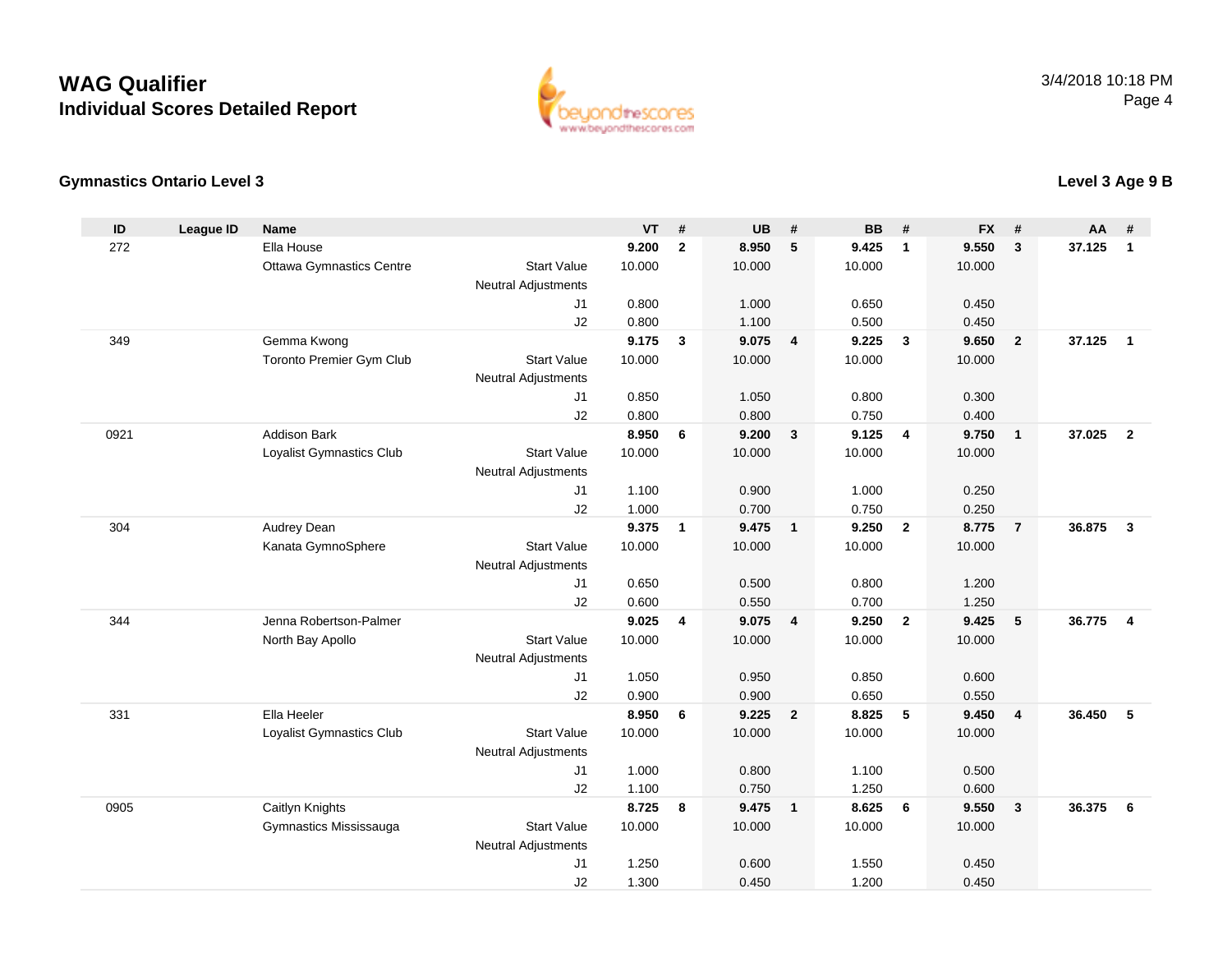

| 303 | Maya Tang              |                            | 8.850  |    | 8.950      | 5 | 7.975  | - 8 | 9.550  | - 3 | 35.325 | 7 |
|-----|------------------------|----------------------------|--------|----|------------|---|--------|-----|--------|-----|--------|---|
|     | Gymnastics Mississauga | <b>Start Value</b>         | 10.000 |    | 10.000     |   | 10.000 |     | 10.000 |     |        |   |
|     |                        | <b>Neutral Adjustments</b> |        |    |            |   |        |     |        |     |        |   |
|     |                        | J1                         | .300   |    | 0.950      |   | 2.150  |     | 0.450  |     |        |   |
|     |                        | J2                         | 1.000  |    | 1.150      |   | 1.900  |     | 0.450  |     |        |   |
| 342 | Faith Johnson          |                            | 8.975  | -5 | $8.250\ 6$ |   | 8.375  |     | 9.325  | - 6 | 34.925 | 8 |
|     | North Bay Apollo       | <b>Start Value</b>         | 10.000 |    | 10.000     |   | 10.000 |     | 10.000 |     |        |   |
|     |                        | <b>Neutral Adjustments</b> |        |    |            |   |        |     |        |     |        |   |
|     |                        | J1                         | 1.050  |    | 1.800      |   | 1.800  |     | 0.650  |     |        |   |
|     |                        | J <sub>2</sub>             | 1.000  |    | 1.700      |   | l.450  |     | 0.700  |     |        |   |

#### **Gymnastics Ontario Level 3**

| ID  | League ID | <b>Name</b>            |                            | <b>VT</b> | #              | <b>UB</b> | #                       | BB     | #              | <b>FX</b> | #              | <b>AA</b> | #              |
|-----|-----------|------------------------|----------------------------|-----------|----------------|-----------|-------------------------|--------|----------------|-----------|----------------|-----------|----------------|
| 294 |           | Joy Fam                |                            | 9.300     | $\mathbf{1}$   | 9.575     | $\overline{\mathbf{1}}$ | 8.850  | 9              | 9.550     | 3              | 37.275    | 1              |
|     |           | Gymnastics Mississauga | <b>Start Value</b>         | 10.000    |                | 10.000    |                         | 10.000 |                | 10.000    |                |           |                |
|     |           |                        | Neutral Adjustments        |           |                |           |                         |        |                |           |                |           |                |
|     |           |                        | J1                         | 0.700     |                | 0.450     |                         | 1.150  |                | 0.450     |                |           |                |
|     |           |                        | J2                         | 0.700     |                | 0.400     |                         | 1.150  |                | 0.450     |                |           |                |
| 318 |           | Analyse Chabot         |                            | 9.125     | $\overline{2}$ | 9.375     | $\overline{\mathbf{3}}$ | 8.975  | 5              | 9.650     | $\mathbf{1}$   | 37.125    | $\overline{2}$ |
|     |           | Kingston Gymnastics    | <b>Start Value</b>         | 10.000    |                | 10.000    |                         | 10.000 |                | 10.000    |                |           |                |
|     |           |                        | <b>Neutral Adjustments</b> |           |                |           |                         |        |                |           |                |           |                |
|     |           |                        | J <sub>1</sub>             | 0.950     |                | 0.650     |                         | 1.100  |                | 0.300     |                |           |                |
|     |           |                        | J2                         | 0.800     |                | 0.600     |                         | 0.950  |                | 0.400     |                |           |                |
| 251 |           | <b>Marisol Cavas</b>   |                            | 9.300     | $\mathbf{1}$   | 9.150     | $\overline{4}$          | 8.875  | - 8            | 9.600     | $\overline{2}$ | 36.925    | $\mathbf{3}$   |
|     |           | <b>GCGC Gymnastics</b> | <b>Start Value</b>         | 10.000    |                | 10.000    |                         | 10.000 |                | 10.000    |                |           |                |
|     |           |                        | <b>Neutral Adjustments</b> |           |                |           |                         |        |                |           |                |           |                |
|     |           |                        | J <sub>1</sub>             | 0.800     |                | 0.900     |                         | 1.150  |                | 0.400     |                |           |                |
|     |           |                        | J2                         | 0.600     |                | 0.800     |                         | 1.100  |                | 0.400     |                |           |                |
| 313 |           | Lucie Poirier          |                            | 9.025     | 4              | 9.400     | $\overline{\mathbf{2}}$ | 9.050  | -4             | 9.400     | 5              | 36.875    | 4              |
|     |           | Kingston Gymnastics    | <b>Start Value</b>         | 10.000    |                | 10.000    |                         | 10.000 |                | 10.000    |                |           |                |
|     |           |                        | <b>Neutral Adjustments</b> |           |                |           |                         |        |                |           |                |           |                |
|     |           |                        | J <sub>1</sub>             | 1.000     |                | 0.500     |                         | 1.000  |                | 0.550     |                |           |                |
|     |           |                        | J2                         | 0.950     |                | 0.700     |                         | 0.900  |                | 0.650     |                |           |                |
| 337 |           | Sophia Byers           |                            | 8.350     | 9              | 9.400     | $\overline{2}$          | 9.300  | $\overline{1}$ | 9.550     | $\mathbf{3}$   | 36.600    | 5              |
|     |           | North Bay Apollo       | <b>Start Value</b>         | 10.000    |                | 10.000    |                         | 10.000 |                | 10.000    |                |           |                |
|     |           |                        | <b>Neutral Adjustments</b> |           |                |           |                         |        |                |           |                |           |                |
|     |           |                        | J1                         | 1.600     |                | 0.650     |                         | 0.700  |                | 0.450     |                |           |                |
|     |           |                        | J2                         | 1.700     |                | 0.550     |                         | 0.700  |                | 0.450     |                |           |                |
|     |           |                        |                            |           |                |           |                         |        |                |           |                |           |                |

#### **Level 3 Age 10 A**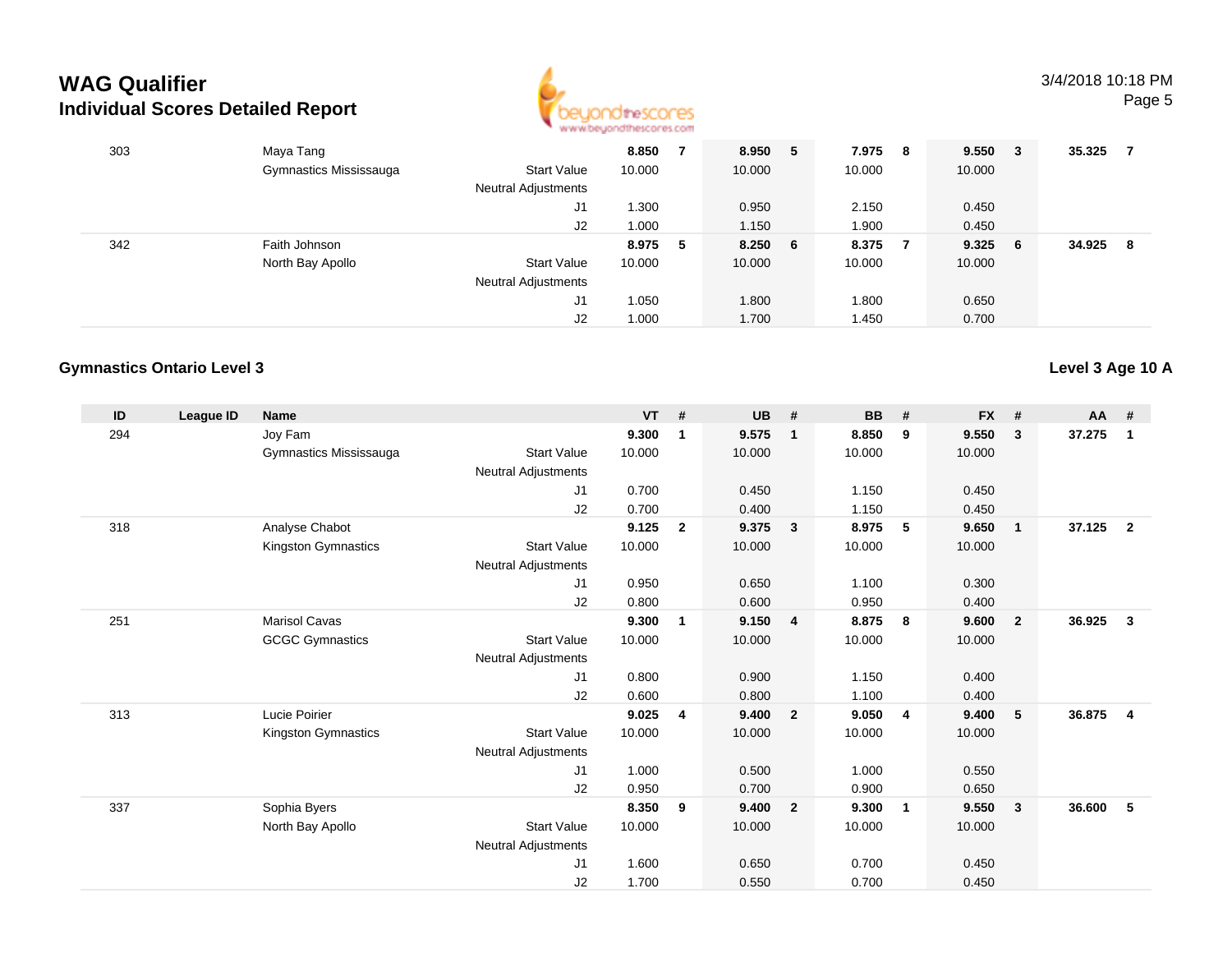

| 280 | Sammy Galbraith          |                            | 8.900  | - 6            | 9.375  | $\mathbf{3}$   | 8.950  | 6                       | 9.325  | 6              | 36.550 | 6              |
|-----|--------------------------|----------------------------|--------|----------------|--------|----------------|--------|-------------------------|--------|----------------|--------|----------------|
|     | <b>Brockville</b>        | <b>Start Value</b>         | 10.000 |                | 10.000 |                | 10.000 |                         | 10.000 |                |        |                |
|     |                          | <b>Neutral Adjustments</b> |        |                |        |                |        |                         |        |                |        |                |
|     |                          | J1                         | 1.150  |                | 0.700  |                | 1.000  |                         | 0.700  |                |        |                |
|     |                          | J2                         | 1.050  |                | 0.550  |                | 1.100  |                         | 0.650  |                |        |                |
| 298 | Mila Milijkovic          |                            | 9.100  | 3              | 8.700  | 5              | 9.275  | $\overline{\mathbf{2}}$ | 9.175  | 8              | 36.250 | $\overline{7}$ |
|     | Gymnastics Mississauga   | <b>Start Value</b>         | 10.000 |                | 10.000 |                | 10.000 |                         | 10.000 |                |        |                |
|     |                          | <b>Neutral Adjustments</b> |        |                |        |                |        |                         |        |                |        |                |
|     |                          | J1                         | 0.900  |                | 1.300  |                | 0.750  |                         | 0.850  |                |        |                |
|     |                          | J2                         | 0.900  |                | 1.300  |                | 0.700  |                         | 0.800  |                |        |                |
| 284 | <b>Claire Merkley</b>    |                            | 8.925  | 5              | 8.575  | 6              | 9.250  | $\mathbf{3}$            | 9.475  | $\overline{4}$ | 36.225 | 8              |
|     | <b>Brockville</b>        | <b>Start Value</b>         | 10.000 |                | 10.000 |                | 10.000 |                         | 10.000 |                |        |                |
|     |                          | Neutral Adjustments        |        |                |        |                |        |                         |        |                |        |                |
|     |                          | J1                         | 1.050  |                | 1.350  |                | 0.650  |                         | 0.550  |                |        |                |
|     |                          | J2                         | 1.100  |                | 1.500  |                | 0.850  |                         | 0.500  |                |        |                |
| 289 | Sadie Lupton             |                            | 8.850  | $\overline{7}$ | 8.100  | 8              | 8.525  | 10                      | 9.225  | $\overline{7}$ | 34.700 | 9              |
|     | Greater Napanee GC       | <b>Start Value</b>         | 10.000 |                | 10.000 |                | 10.000 |                         | 10.000 |                |        |                |
|     |                          | <b>Neutral Adjustments</b> |        |                |        |                |        |                         |        |                |        |                |
|     |                          | J1                         | 1.100  |                | 2.000  |                | 1.450  |                         | 0.850  |                |        |                |
|     |                          | J2                         | 1.200  |                | 1.800  |                | 1.500  |                         | 0.700  |                |        |                |
| 326 | <b>Addison Cooke</b>     |                            | 8.800  | 8              | 8.150  | $\overline{7}$ | 8.925  | $\overline{7}$          | 8.350  | 9              | 34.225 | 10             |
|     | Loyalist Gymnastics Club | <b>Start Value</b>         | 10.000 |                | 10.000 |                | 10.000 |                         | 10.000 |                |        |                |
|     |                          | <b>Neutral Adjustments</b> |        |                |        |                |        |                         |        |                |        |                |
|     |                          | J1                         | 1.200  |                | 1.950  |                | 0.950  |                         | 1.700  |                |        |                |
|     |                          | J2                         | 1.200  |                | 1.750  |                | 1.200  |                         | 1.600  |                |        |                |
|     |                          |                            |        |                |        |                |        |                         |        |                |        |                |

#### **Gymnastics Ontario Level 3**

**Level 3 Age 10 B**

| ID  | League ID | <b>Name</b>                     |                            | $VT$ # |                         | <b>UB</b> | -# | <b>BB</b> | #                       | <b>FX</b> | # | $AA$ # |                |
|-----|-----------|---------------------------------|----------------------------|--------|-------------------------|-----------|----|-----------|-------------------------|-----------|---|--------|----------------|
| 354 |           | Ellery Williamson               |                            | 9.150  | $\overline{\mathbf{4}}$ | 9.775     |    | 9.700     | $\overline{\mathbf{2}}$ | 9.275     | 8 | 37.900 |                |
|     |           | Toronto Premier Gym Club        | <b>Start Value</b>         | 10.000 |                         | 10.000    |    | 10.000    |                         | 10.000    |   |        |                |
|     |           |                                 | <b>Neutral Adjustments</b> |        |                         |           |    |           |                         |           |   |        |                |
|     |           |                                 | J1                         | 0.950  |                         | 0.200     |    | 0.300     |                         | 0.700     |   |        |                |
|     |           |                                 | J2                         | 0.750  |                         | 0.250     |    | 0.300     |                         | 0.750     |   |        |                |
| 274 |           | Olivia Coe                      |                            | 9.350  |                         | 9.400 5   |    | 9.225     | 9                       | 9.775     |   | 37.750 | $\overline{2}$ |
|     |           | <b>Ottawa Gymnastics Centre</b> | <b>Start Value</b>         | 10.000 |                         | 10.000    |    | 10.000    |                         | 10.000    |   |        |                |
|     |           |                                 | <b>Neutral Adjustments</b> |        |                         |           |    |           |                         |           |   |        |                |
|     |           |                                 | J1                         | 0.650  |                         | 0.600     |    | 0.750     |                         | 0.250     |   |        |                |
|     |           |                                 | J <sub>2</sub>             | 0.650  |                         | 0.600     |    | 0.800     |                         | 0.200     |   |        |                |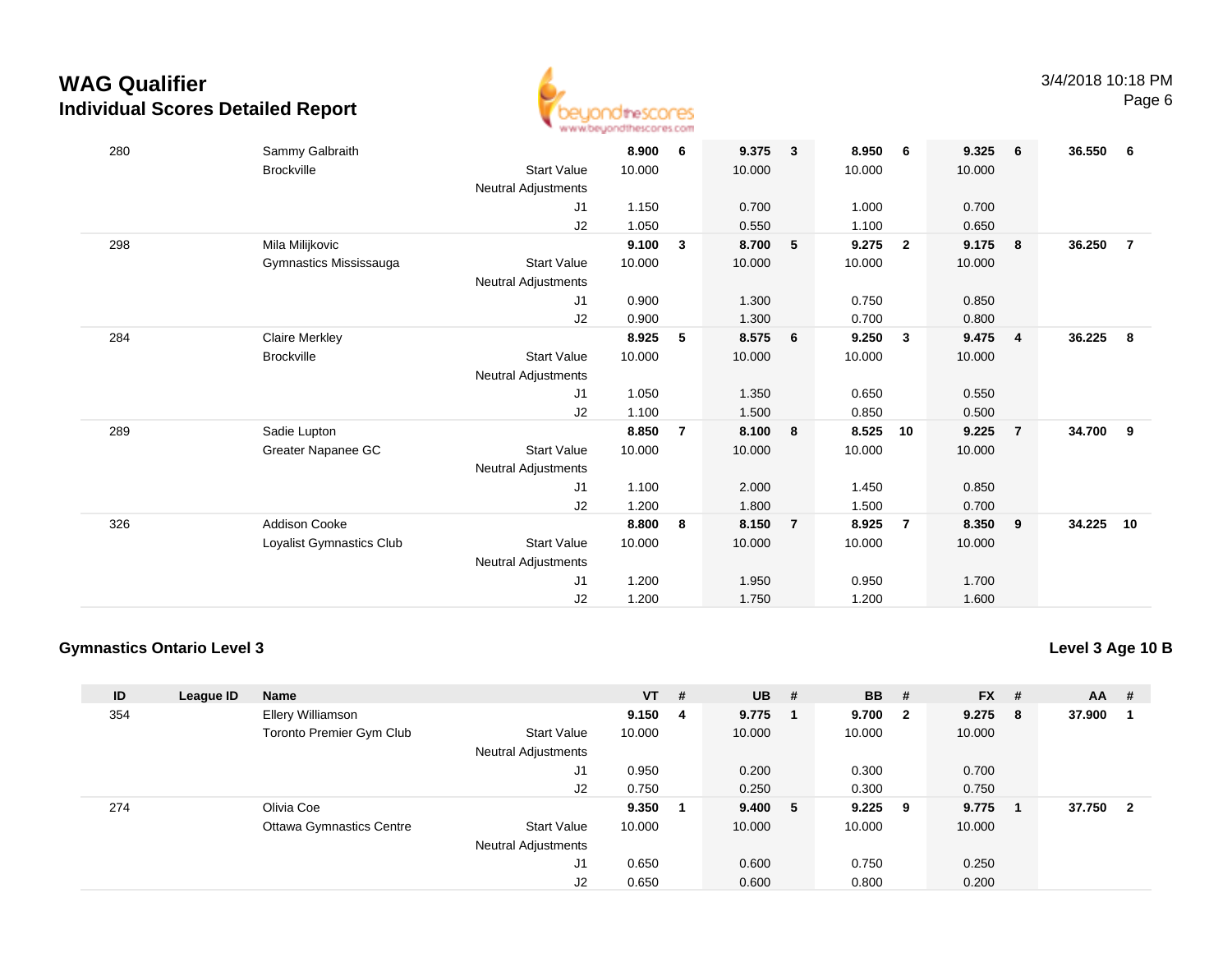

|      |                                 |                            | <b>BEREAD AND ARRAIGNMENT AND ARRAIGNMENT</b> |                |                |                         |                |                         |                |                          |          |                |
|------|---------------------------------|----------------------------|-----------------------------------------------|----------------|----------------|-------------------------|----------------|-------------------------|----------------|--------------------------|----------|----------------|
| 275  | Abigail Clark                   |                            | 9.225                                         | $\mathbf{3}$   | 9.125          | 8                       | 9.725          | $\overline{\mathbf{1}}$ | 9.600          | $\mathbf{3}$             | 37.675   | 3              |
|      | Ottawa Gymnastics Centre        | <b>Start Value</b>         | 10.000                                        |                | 10.000         |                         | 10.000         |                         | 10.000         |                          |          |                |
|      |                                 | Neutral Adjustments        |                                               |                |                |                         |                |                         |                |                          |          |                |
|      |                                 | J1                         | 0.750                                         |                | 0.800          |                         | 0.250          |                         | 0.500          |                          |          |                |
|      |                                 | J2                         | 0.800                                         |                | 0.950          |                         | 0.300          |                         | 0.300          |                          |          |                |
| 332  | Andrea Hung                     |                            | 9.150                                         | $\overline{4}$ | 9.425          | $\overline{\mathbf{4}}$ | 9.350          | $6\phantom{a}$          | 9.500          | 5                        | 37.425 4 |                |
|      | Loyalist Gymnastics Club        | <b>Start Value</b>         | 10.000                                        |                | 10.000         |                         | 10.000         |                         | 10.000         |                          |          |                |
|      |                                 | <b>Neutral Adjustments</b> |                                               |                |                |                         |                |                         |                |                          |          |                |
|      |                                 | J1<br>J2                   | 0.900<br>0.800                                |                | 0.550<br>0.600 |                         | 0.600<br>0.700 |                         | 0.550<br>0.450 |                          |          |                |
| 0913 | Natalie Comeau                  |                            | 8.875                                         | 6              | 9.450          | $\overline{\mathbf{3}}$ | 9.450          | $\sqrt{5}$              | 9.375          | $6\phantom{1}6$          | 37.150   | $-5$           |
|      | Toronto Premier Gym Club        | <b>Start Value</b>         | 10.000                                        |                | 10.000         |                         | 10.000         |                         | 10.000         |                          |          |                |
|      |                                 | <b>Neutral Adjustments</b> |                                               |                |                |                         |                |                         |                |                          |          |                |
|      |                                 | J1                         | 1.150                                         |                | 0.600          |                         | 0.500          |                         | 0.650          |                          |          |                |
|      |                                 | J2                         | 1.100                                         |                | 0.500          |                         | 0.600          |                         | 0.600          |                          |          |                |
| 350  | Stella McCartney                |                            | 9.300                                         | $\overline{2}$ | 9.050          | 9                       | 9.250          | 8                       | 9.525          | $\overline{\mathbf{4}}$  | 37.125   | 6              |
|      | Toronto Premier Gym Club        | <b>Start Value</b>         | 10.000                                        |                | 10.000         |                         | 10.000         |                         | 10.000         |                          |          |                |
|      |                                 | Neutral Adjustments        |                                               |                |                |                         |                |                         |                |                          |          |                |
|      |                                 | J1                         | 0.750                                         |                | 1.000          |                         | 0.850          |                         | 0.450          |                          |          |                |
|      |                                 | J2                         | 0.650                                         |                | 0.900          |                         | 0.650          |                         | 0.500          |                          |          |                |
| 366  | Hope MacGregor                  |                            | 8.550                                         | 9              | 9.325          | $6\phantom{1}6$         | 9.575          | $\overline{\mathbf{3}}$ | 9.650          | $\overline{2}$           | 37.100   | $\overline{7}$ |
|      | Smiths Falls Gym Stars          | <b>Start Value</b>         | 10.000                                        |                | 10.000         |                         | 10.000         |                         | 10.000         |                          |          |                |
|      |                                 | <b>Neutral Adjustments</b> |                                               |                |                |                         |                |                         |                |                          |          |                |
|      |                                 | J1                         | 1.400                                         |                | 0.650          |                         | 0.400          |                         | 0.350          |                          |          |                |
|      |                                 | J2                         | 1.500                                         |                | 0.700          |                         | 0.450          |                         | 0.350          |                          |          |                |
| 347  | Sophie Holden                   |                            | 8.775                                         | 8              | 9.225          | $\overline{7}$          | 9.325          | $\overline{7}$          | 9.225          | 9                        | 36.550   | 8              |
|      | Toronto Premier Gym Club        | <b>Start Value</b>         | 10.000                                        |                | 10.000         |                         | 10.000         |                         | 10.000         |                          |          |                |
|      |                                 | Neutral Adjustments        |                                               |                |                |                         |                |                         |                |                          |          |                |
|      |                                 | J1<br>J2                   | 1.250<br>1.200                                |                | 0.850<br>0.700 |                         | 0.600<br>0.750 |                         | 0.700<br>0.850 |                          |          |                |
| 327  | <b>Leah Covert</b>              |                            | 8.850                                         | $\overline{7}$ | 8.975 10       |                         | 8.950 10       |                         | 9.300          | $\overline{7}$           | 36.075   | 9              |
|      | Loyalist Gymnastics Club        | <b>Start Value</b>         | 10.000                                        |                | 10.000         |                         | 10.000         |                         | 10.000         |                          |          |                |
|      |                                 | Neutral Adjustments        |                                               |                |                |                         |                |                         |                |                          |          |                |
|      |                                 | J1                         | 1.200                                         |                | 1.100          |                         | 1.050          |                         | 0.700          |                          |          |                |
|      |                                 | J2                         | 1.100                                         |                | 0.950          |                         | 1.050          |                         | 0.700          |                          |          |                |
| 271  | Eva McEwen                      |                            | 8.950                                         | 5              | 9.550          | $\overline{\mathbf{2}}$ | 9.475          | $\overline{4}$          | <b>X.XXX</b>   | $\overline{\phantom{a}}$ | 27.975   | 10             |
|      | <b>Ottawa Gymnastics Centre</b> | <b>Start Value</b>         | 10.000                                        |                | 10.000         |                         | 10.000         |                         |                |                          |          |                |
|      |                                 | <b>Neutral Adjustments</b> |                                               |                |                |                         |                |                         |                |                          |          |                |
|      |                                 | J1                         | 1.100                                         |                | 0.400          |                         | 0.450          |                         |                |                          |          |                |
|      |                                 | J2                         | 1.000                                         |                | 0.500          |                         | 0.600          |                         |                |                          |          |                |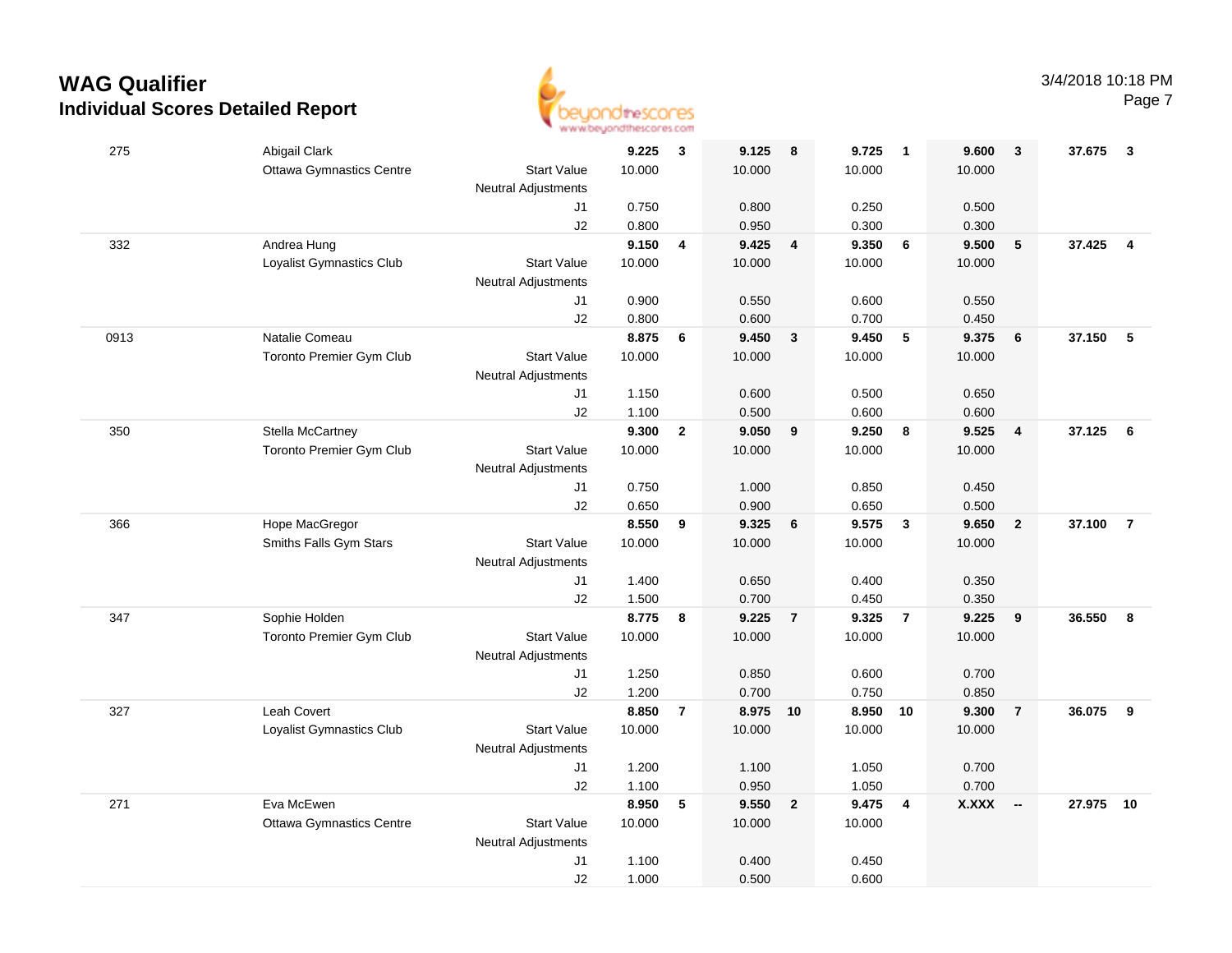

#### **Gymnastics Ontario Level 3**

| ID  | <b>League ID</b> | <b>Name</b>               |                            | <b>VT</b>      | #                        | <b>UB</b>      | #                       | <b>BB</b>      | #                       | <b>FX</b>      | #              | AA     | #              |
|-----|------------------|---------------------------|----------------------------|----------------|--------------------------|----------------|-------------------------|----------------|-------------------------|----------------|----------------|--------|----------------|
| 314 |                  | Rhya Pereira              |                            | 9.275          | $\overline{2}$           | 9.800          | $\overline{1}$          | 8.750          | 5                       | 9.775          | $\mathbf{1}$   | 37.600 | $\mathbf{1}$   |
|     |                  | Kingston Gymnastics       | <b>Start Value</b>         | 10.000         |                          | 10.000         |                         | 10.000         |                         | 10.000         |                |        |                |
|     |                  |                           | <b>Neutral Adjustments</b> |                |                          |                |                         |                |                         |                |                |        |                |
|     |                  |                           | J <sub>1</sub>             | 0.700          |                          | 0.200          |                         | 1.150          |                         | 0.250          |                |        |                |
|     |                  |                           | J2                         | 0.750          |                          | 0.200          |                         | 1.350          |                         | 0.200          |                |        |                |
| 343 |                  | Carlie Popp               |                            | 9.175          | $\mathbf{3}$             | 9.425          | $\overline{\mathbf{3}}$ | 9.150          | $\overline{1}$          | 9.650          | $\mathbf{3}$   | 37.400 | $\overline{2}$ |
|     |                  | North Bay Apollo          | <b>Start Value</b>         | 10.000         |                          | 10.000         |                         | 10.000         |                         | 10.000         |                |        |                |
|     |                  |                           | Neutral Adjustments        |                |                          |                |                         |                |                         |                |                |        |                |
|     |                  |                           | J <sub>1</sub>             | 0.850          |                          | 0.650          |                         | 0.950          |                         | 0.400          |                |        |                |
|     |                  |                           | J2                         | 0.800          |                          | 0.500          |                         | 0.750          |                         | 0.300          |                |        |                |
| 317 |                  | Julia Coderre             |                            | 8.950          | $\overline{7}$           | 9.100          | 5                       | 9.000          | $\overline{\mathbf{3}}$ | 9.750          | $\overline{2}$ | 36,800 | 3              |
|     |                  | Kingston Gymnastics       | <b>Start Value</b>         | 10.000         |                          | 10.000         |                         | 10.000         |                         | 10.000         |                |        |                |
|     |                  |                           | <b>Neutral Adjustments</b> |                |                          |                |                         |                |                         |                |                |        |                |
|     |                  |                           | J <sub>1</sub>             | 1.050          |                          | 0.850          |                         | 1.000          |                         | 0.300          |                |        |                |
|     |                  |                           | J2                         | 1.050          |                          | 0.950          |                         | 1.000          |                         | 0.200          |                |        |                |
| 374 |                  | Kaylee Bordin             |                            | 8.975          | 6                        | 9.400          | $\overline{4}$          | 8.700          | $\overline{7}$          | 9.100          | $\overline{7}$ | 36.175 | $\overline{4}$ |
|     |                  | Petawawa Gymnastic's Club | <b>Start Value</b>         | 10.000         |                          | 10.000         |                         | 10.000         |                         | 10.000         |                |        |                |
|     |                  |                           | <b>Neutral Adjustments</b> |                |                          |                |                         |                |                         |                |                |        |                |
|     |                  |                           | J1                         | 1.050          |                          | 0.700          |                         | 1.300          |                         | 0.950          |                |        |                |
|     |                  |                           | J2                         | 1.000          |                          | 0.500          |                         | 1.300          |                         | 0.850          |                |        |                |
| 371 |                  | <b>Tessa Alton</b>        |                            | 9.350          | $\overline{\phantom{a}}$ | 8.400          | 9                       | 9.025          | $\overline{2}$          | 9.375          | 5              | 36.150 | 5              |
|     |                  | Greater Napanee GC        | <b>Start Value</b>         | 10.000         |                          | 10.000         |                         | 10.000         |                         | 10.000         |                |        |                |
|     |                  |                           | <b>Neutral Adjustments</b> |                |                          |                |                         |                |                         |                |                |        |                |
|     |                  |                           | J <sub>1</sub><br>J2       | 0.750<br>0.550 |                          | 1.550<br>1.650 |                         | 0.900<br>1.050 |                         | 0.650<br>0.600 |                |        |                |
| 259 |                  | <b>Hailey Godin</b>       |                            | 9.025          | 5                        | 8.850          | 6                       | 8.975          | 4                       | 9.200          | 6              | 36.050 | 6              |
|     |                  | Xperience                 | <b>Start Value</b>         | 10.000         |                          | 10.000         |                         | 10.000         |                         | 10.000         |                |        |                |
|     |                  |                           | <b>Neutral Adjustments</b> |                |                          |                |                         |                |                         |                |                |        |                |
|     |                  |                           | J1                         | 0.950          |                          | 1.200          |                         | 0.900          |                         | 0.850          |                |        |                |
|     |                  |                           | J2                         | 1.000          |                          | 1.100          |                         | 1.150          |                         | 0.750          |                |        |                |
| 373 |                  | Mia Ghanem                |                            | 8.950          | $\overline{7}$           | 9.450          | $\overline{\mathbf{2}}$ | 8.525          | 8                       | 9.000          | 8              | 35.925 | $\overline{7}$ |
|     |                  | Xperience                 | <b>Start Value</b>         | 10.000         |                          | 10.000         |                         | 10.000         |                         | 10.000         |                |        |                |
|     |                  |                           | <b>Neutral Adjustments</b> |                |                          |                |                         |                |                         |                |                |        |                |
|     |                  |                           | J <sub>1</sub>             | 1.050          |                          | 0.550          |                         | 1.400          |                         | 1.000          |                |        |                |
|     |                  |                           | J2                         | 1.050          |                          | 0.550          |                         | 1.550          |                         | 1.000          |                |        |                |
|     |                  |                           |                            |                |                          |                |                         |                |                         |                |                |        |                |

#### **Level 3 Age 10 C**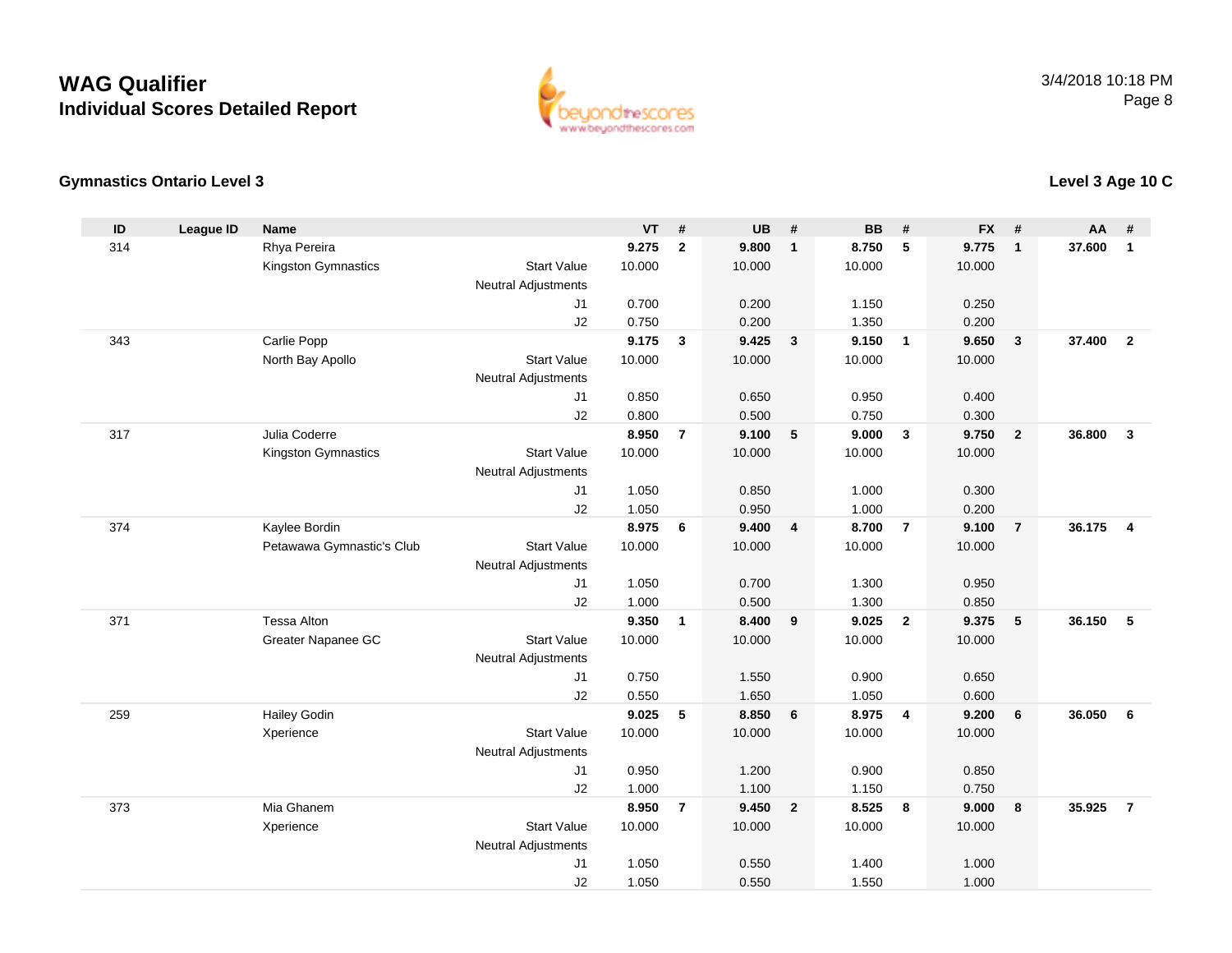

| 336 | Abigail Auger          |                            | 9.075     | 4              | 8.425 8 |                | 8.725    | 6   | 9.650  | $\overline{\mathbf{3}}$ | 35.875 | -8 |
|-----|------------------------|----------------------------|-----------|----------------|---------|----------------|----------|-----|--------|-------------------------|--------|----|
|     | North Bay Apollo       | <b>Start Value</b>         | 10.000    |                | 10.000  |                | 10.000   |     | 10.000 |                         |        |    |
|     |                        | <b>Neutral Adjustments</b> |           |                |         |                |          |     |        |                         |        |    |
|     |                        | J1                         | 0.950     |                | 1.650   |                | 1.350    |     | 0.350  |                         |        |    |
|     |                        | J2                         | 0.900     |                | 1.500   |                | 1.200    |     | 0.350  |                         |        |    |
| 297 | Angelina Kostova       |                            | 8.950     | $\overline{7}$ | 8.600   | $\overline{7}$ | 8.200 10 |     | 9.425  | $\overline{4}$          | 35.175 | 9  |
|     | Gymnastics Mississauga | <b>Start Value</b>         | 10.000    |                | 10.000  |                | 10.000   |     | 10.000 |                         |        |    |
|     |                        | <b>Neutral Adjustments</b> |           |                |         |                |          |     |        |                         |        |    |
|     |                        | J1                         | 1.000     |                | 1.400   |                | 1.900    |     | 0.600  |                         |        |    |
|     |                        | J2                         | 1.100     |                | 1.400   |                | 1.700    |     | 0.550  |                         |        |    |
| 278 | Kory Blondin           |                            | $9.075$ 4 |                | 8.400 9 |                | 8.275    | - 9 | 9.000  | - 8                     | 34.750 | 10 |
|     | <b>Brockville</b>      | <b>Start Value</b>         | 10.000    |                | 10.000  |                | 10.000   |     | 10.000 |                         |        |    |
|     |                        | <b>Neutral Adjustments</b> |           |                |         |                |          |     |        |                         |        |    |
|     |                        | J1                         | 1.000     |                | 1.750   |                | 1.700    |     | 0.900  |                         |        |    |
|     |                        | J2                         | 0.850     |                | 1.450   |                | 1.750    |     | 1.100  |                         |        |    |

#### **Gymnastics Ontario Level 3**

**Level 3 Age 11 A**

| ID   | League ID | Name                            |                            | $VT$ # |              | <b>UB</b> | #              | <b>BB</b> | #                       | <b>FX</b> | - #                     | AA     | -#                      |
|------|-----------|---------------------------------|----------------------------|--------|--------------|-----------|----------------|-----------|-------------------------|-----------|-------------------------|--------|-------------------------|
| 273  |           | Lily-Rose Fitzgerald            |                            | 9.600  | $\mathbf{1}$ | 9.650     | $\mathbf{1}$   | 9.225     | $\overline{7}$          | 9.525     | $\overline{\mathbf{2}}$ | 38.000 | $\mathbf{1}$            |
|      |           | <b>Ottawa Gymnastics Centre</b> | <b>Start Value</b>         | 10.000 |              | 10.000    |                | 10.000    |                         | 10.000    |                         |        |                         |
|      |           |                                 | Neutral Adjustments        |        |              |           |                | $-0.100$  |                         |           |                         |        |                         |
|      |           |                                 | J1                         | 0.400  |              | 0.400     |                | 0.650     |                         | 0.500     |                         |        |                         |
|      |           |                                 | J2                         | 0.400  |              | 0.300     |                | 0.700     |                         | 0.450     |                         |        |                         |
| 0911 |           | Danica Little                   |                            | 9.225  | 8            | 9.450     | $\overline{2}$ | 9.725     | $\overline{\mathbf{2}}$ | 9.450     | $\overline{4}$          | 37.850 | $\overline{\mathbf{2}}$ |
|      |           | <b>Toronto Premier Gym Club</b> | <b>Start Value</b>         | 10.000 |              | 10.000    |                | 10.000    |                         | 10.000    |                         |        |                         |
|      |           |                                 | Neutral Adjustments        |        |              |           |                |           |                         |           |                         |        |                         |
|      |           |                                 | J <sub>1</sub>             | 0.750  |              | 0.650     |                | 0.300     |                         | 0.600     |                         |        |                         |
|      |           |                                 | J2                         | 0.800  |              | 0.450     |                | 0.250     |                         | 0.500     |                         |        |                         |
| 268  |           | <b>Lilly Spencer</b>            |                            | 9.500  | 3            | 9.350     | $\mathbf{3}$   | 9.375     | $\overline{4}$          | 9.325     | 6                       | 37.550 | -3                      |
|      |           | Xperience                       | <b>Start Value</b>         | 10.000 |              | 10.000    |                | 10.000    |                         | 10.000    |                         |        |                         |
|      |           |                                 | <b>Neutral Adjustments</b> |        |              |           |                |           |                         |           |                         |        |                         |
|      |           |                                 | J1                         | 0.550  |              | 0.750     |                | 0.700     |                         | 0.700     |                         |        |                         |
|      |           |                                 | J2                         | 0.450  |              | 0.550     |                | 0.550     |                         | 0.650     |                         |        |                         |
| 322  |           | Madeleine Anderson              |                            | 9.400  | 4            | 8.750     | 9              | 9.775     | $\overline{\mathbf{1}}$ | 9.600     | $\overline{\mathbf{1}}$ | 37.525 | -4                      |
|      |           | Kingston Gymnastics             | <b>Start Value</b>         | 10.000 |              | 10.000    |                | 10.000    |                         | 10.000    |                         |        |                         |
|      |           |                                 | <b>Neutral Adjustments</b> |        |              |           |                |           |                         | $-0.100$  |                         |        |                         |
|      |           |                                 | J1                         | 0.650  |              | 1.100     |                | 0.200     |                         | 0.350     |                         |        |                         |
|      |           |                                 | J <sub>2</sub>             | 0.550  |              | 1.400     |                | 0.250     |                         | 0.250     |                         |        |                         |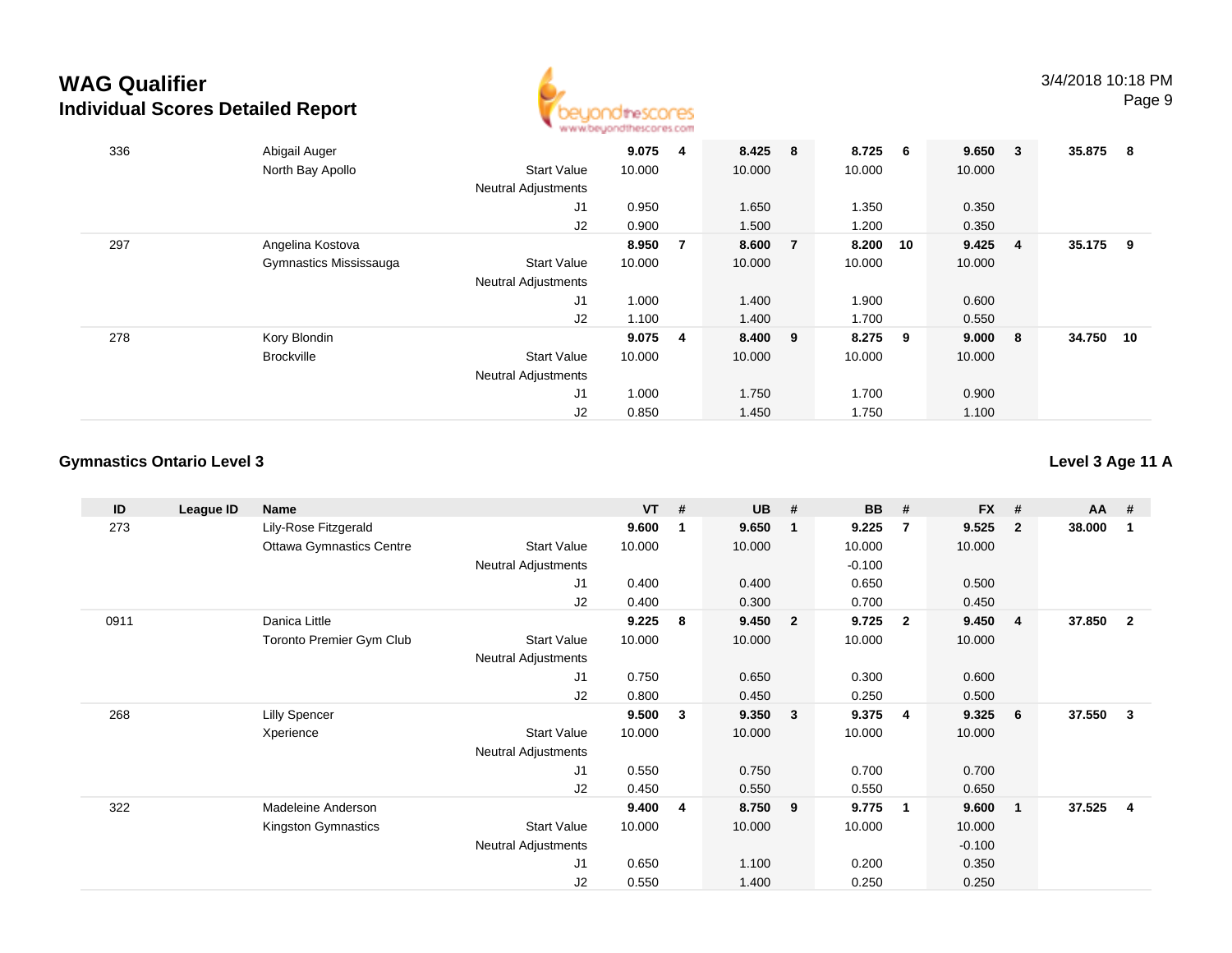

| 299 | Spenta Panthaki           |                                           | 9.275    | 6            | 9.025          | 8                       | 9.325          | 5              | 9.275  | $\overline{7}$   | 36.900 | 5                       |
|-----|---------------------------|-------------------------------------------|----------|--------------|----------------|-------------------------|----------------|----------------|--------|------------------|--------|-------------------------|
|     | Gymnastics Mississauga    | <b>Start Value</b>                        | 10.000   |              | 10.000         |                         | 10.000         |                | 10.000 |                  |        |                         |
|     |                           | <b>Neutral Adjustments</b>                |          |              |                |                         |                |                |        |                  |        |                         |
|     |                           | J1                                        | 0.700    |              | 0.900          |                         | 0.750          |                | 0.750  |                  |        |                         |
|     |                           | J2                                        | 0.750    |              | 1.050          |                         | 0.600          |                | 0.700  |                  |        |                         |
| 369 | Madilynn Robillard        |                                           | 9.525    | $\mathbf{2}$ | 8.225          | 11                      | 9.675          | $\mathbf{3}$   | 9.450  | 4                | 36.875 | 6                       |
|     | Smiths Falls Gym Stars    | <b>Start Value</b>                        | 10.000   |              | 10.000         |                         | 10.000         |                | 10.000 |                  |        |                         |
|     |                           | Neutral Adjustments                       |          |              |                |                         |                |                |        |                  |        |                         |
|     |                           | J1                                        | 0.450    |              | 1.750          |                         | 0.350          |                | 0.550  |                  |        |                         |
|     |                           | J2                                        | 0.500    |              | 1.800          |                         | 0.300          |                | 0.550  |                  |        |                         |
| 368 | Abby McNeely              |                                           | 9.000 11 |              | 9.350          | $\overline{\mathbf{3}}$ | 9.000          | 8              | 9.500  | 3                | 36.850 | $\overline{7}$          |
|     | Smiths Falls Gym Stars    | <b>Start Value</b>                        | 10.000   |              | 10.000         |                         | 10.000         |                | 10.000 |                  |        |                         |
|     |                           | <b>Neutral Adjustments</b>                |          |              |                |                         |                |                |        |                  |        |                         |
|     |                           | J1                                        | 0.950    |              | 0.600          |                         | 0.950          |                | 0.500  |                  |        |                         |
|     |                           | J2                                        | 1.050    |              | 0.700          |                         | 1.050          |                | 0.500  |                  |        |                         |
| 320 | <b>Jillian Bates</b>      |                                           | 9.175    | 9            | 9.100          | $\overline{7}$          | 9.725          | $\overline{2}$ | 8.625  | 10               | 36.625 | 8                       |
|     | Kingston Gymnastics       | <b>Start Value</b>                        | 10.000   |              | 10.000         |                         | 10.000         |                | 10.000 |                  |        |                         |
|     |                           | <b>Neutral Adjustments</b>                |          |              |                |                         |                |                |        |                  |        |                         |
|     |                           | J1                                        | 0.800    |              | 1.000          |                         | 0.300          |                | 1.250  |                  |        |                         |
|     |                           | J2                                        | 0.850    |              | 0.800          |                         | 0.250          |                | 1.500  |                  |        |                         |
| 316 | Elizabeth Creighton       |                                           | 9.100    | 10           | 9.225          | $-5$                    | 8.950          | 10             | 9.100  | $\boldsymbol{9}$ | 36.375 | $\overline{\mathbf{9}}$ |
|     | Kingston Gymnastics       | <b>Start Value</b>                        | 10.000   |              | 10.000         |                         | 10.000         |                | 10.000 |                  |        |                         |
|     |                           | <b>Neutral Adjustments</b>                |          |              |                |                         |                |                |        |                  |        |                         |
|     |                           | J1                                        | 0.950    |              | 0.800          |                         | 1.000          |                | 0.850  |                  |        |                         |
|     |                           | J2                                        | 0.850    |              | 0.750          |                         | 1.100          |                | 0.950  |                  |        |                         |
| 339 | Lauryn Dupuis             |                                           | 9.275    | 6            | 8.575          | 10                      | 9.300          | 6              | 9.150  | 8                | 36.300 | 10                      |
|     | North Bay Apollo          | <b>Start Value</b>                        | 10.000   |              | 10.000         |                         | 10.000         |                | 10.000 |                  |        |                         |
|     |                           | <b>Neutral Adjustments</b>                |          |              |                |                         |                |                |        |                  |        |                         |
|     |                           | J1                                        | 0.750    |              | 1.350          |                         | 0.750          |                | 0.800  |                  |        |                         |
|     |                           | J2                                        | 0.700    |              | 1.500          |                         | 0.650          |                | 0.900  |                  |        |                         |
| 378 | Julianna McNeil           |                                           | 8.750 12 |              | 9.325          | $\overline{4}$          | 8.975          | 9              | 9.150  | 8                | 36.200 | 11                      |
|     | Petawawa Gymnastic's Club | <b>Start Value</b>                        | 10.000   |              | 10.000         |                         | 10.000         |                | 10.000 |                  |        |                         |
|     |                           | <b>Neutral Adjustments</b>                |          |              |                |                         |                |                |        |                  |        |                         |
|     |                           | J1                                        | 1.400    |              | 0.700<br>0.650 |                         | 1.050          |                | 0.850  |                  |        |                         |
|     | Soren LeBlanc             | J2                                        | 1.100    |              |                |                         | 1.000          |                | 0.850  |                  |        |                         |
| 261 |                           |                                           | 9.300    | 5            | 9.125          | 6                       | 8.125          | 12             | 9.425  | ${\bf 5}$        | 35.975 | 12                      |
|     | Xperience                 | <b>Start Value</b><br>Neutral Adjustments | 10.000   |              | 10.000         |                         | 10.000         |                | 10.000 |                  |        |                         |
|     |                           |                                           | 0.650    |              | 0.900          |                         |                |                | 0.550  |                  |        |                         |
|     |                           | J1<br>J2                                  | 0.750    |              | 0.850          |                         | 1.900<br>1.850 |                | 0.600  |                  |        |                         |
|     |                           |                                           |          |              |                |                         |                |                |        |                  |        |                         |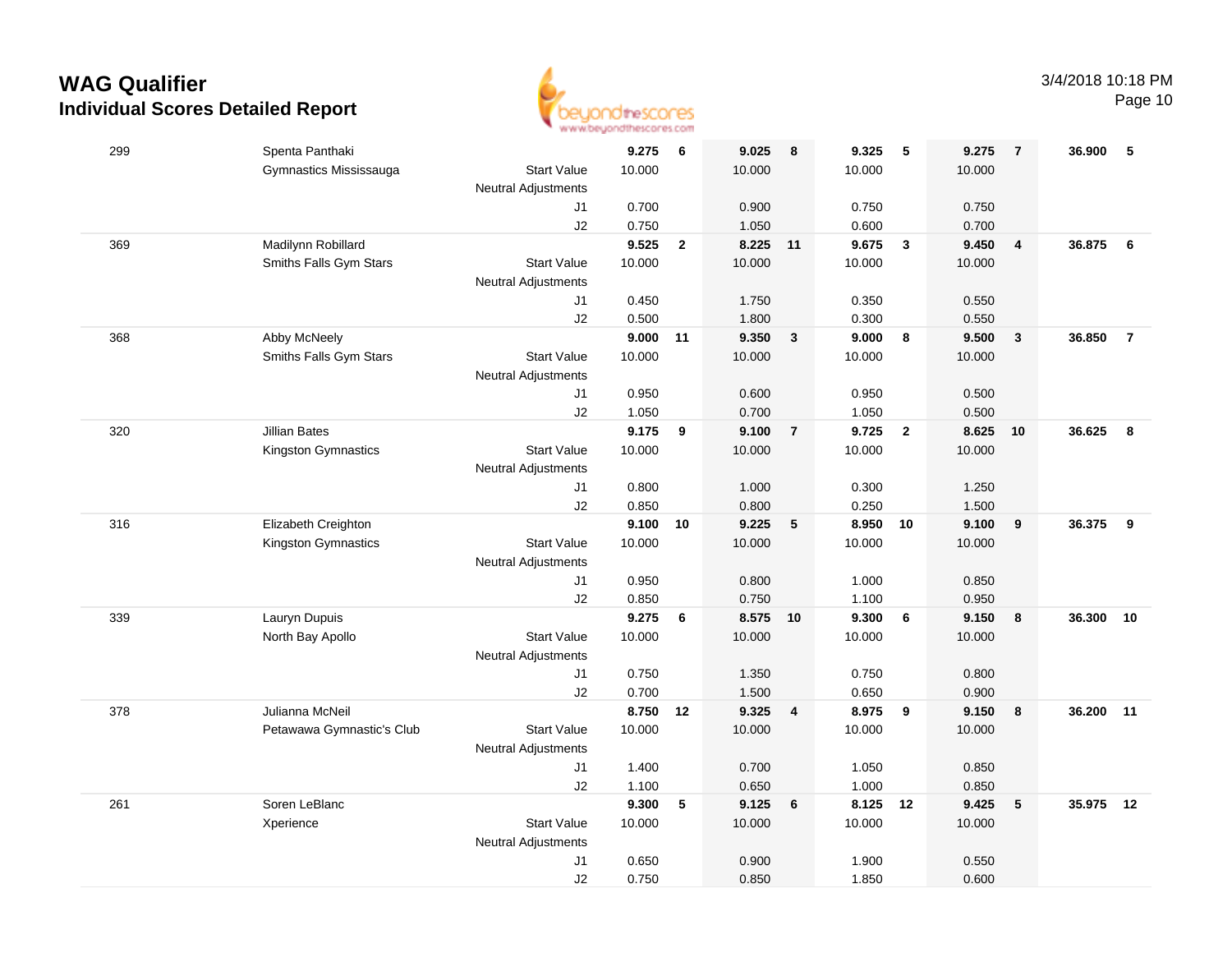

#### 3/4/2018 10:18 PM

Page 11

| 367 | <b>Brooklyn McNaughton</b> |                            | 9.250  | 8.200<br>12 | 8.575<br>11 | 9.525  | 35.550<br>-13 |
|-----|----------------------------|----------------------------|--------|-------------|-------------|--------|---------------|
|     | Smiths Falls Gym Stars     | <b>Start Value</b>         | 10.000 | 10.000      | 10.000      | 10.000 |               |
|     |                            | <b>Neutral Adjustments</b> |        |             | $-0.100$    |        |               |
|     |                            | J1                         | 0.750  | .850        | 1.300       | 0.450  |               |
|     |                            | J2                         | 0.750  | 1.750       | 1.350       | 0.500  |               |

#### **Gymnastics Ontario Level 3**

**Level 3 Age 11 B**

| ID  | <b>League ID</b> | <b>Name</b>              |                            | <b>VT</b> | #              | <b>UB</b> | #              | <b>BB</b> | #              | <b>FX</b> | #                       | AA     | #              |
|-----|------------------|--------------------------|----------------------------|-----------|----------------|-----------|----------------|-----------|----------------|-----------|-------------------------|--------|----------------|
| 302 |                  | Samantha Steadman        |                            | 9.725     | $\mathbf{1}$   | 9.350     | $\overline{2}$ | 9.675     | $\overline{2}$ | 9.300     | 3                       | 38.050 | $\mathbf{1}$   |
|     |                  | Gymnastics Mississauga   | <b>Start Value</b>         | 10.000    |                | 10.000    |                | 10.000    |                | 10.000    |                         |        |                |
|     |                  |                          | <b>Neutral Adjustments</b> |           |                |           |                |           |                |           |                         |        |                |
|     |                  |                          | J1                         | 0.250     |                | 0.700     |                | 0.300     |                | 0.700     |                         |        |                |
|     |                  |                          | J2                         | 0.300     |                | 0.600     |                | 0.350     |                | 0.700     |                         |        |                |
| 365 |                  | Sara Lyons               |                            | 9.475     | 5              | 9.500     | $\mathbf{1}$   | 9.750     | $\overline{1}$ | 9.300     | $\overline{\mathbf{3}}$ | 38.025 | $\overline{2}$ |
|     |                  | Smiths Falls Gym Stars   | <b>Start Value</b>         | 10.000    |                | 10.000    |                | 10.000    |                | 10.000    |                         |        |                |
|     |                  |                          | <b>Neutral Adjustments</b> |           |                |           |                |           |                |           |                         |        |                |
|     |                  |                          | J1                         | 0.500     |                | 0.550     |                | 0.200     |                | 0.650     |                         |        |                |
|     |                  |                          | J2                         | 0.550     |                | 0.450     |                | 0.300     |                | 0.750     |                         |        |                |
| 296 |                  | Kari Keen                |                            | 9.525     | 4              | 9.075     | 6              | 9.200     | 8              | 9.575     | $\overline{1}$          | 37.375 | $\mathbf{3}$   |
|     |                  | Gymnastics Mississauga   | <b>Start Value</b>         | 10.000    |                | 10.000    |                | 10.000    |                | 10.000    |                         |        |                |
|     |                  |                          | <b>Neutral Adjustments</b> |           |                |           |                |           |                |           |                         |        |                |
|     |                  |                          | J1                         | 0.500     |                | 0.900     |                | 0.850     |                | 0.450     |                         |        |                |
|     |                  |                          | J2                         | 0.450     |                | 0.950     |                | 0.750     |                | 0.400     |                         |        |                |
| 351 |                  | Sophie O'Hea             |                            | 9.625     | 3              | 9.225     | $\overline{4}$ | 9.350     | 6              | 9.100     | 6                       | 37.300 | 4              |
|     |                  | Toronto Premier Gym Club | <b>Start Value</b>         | 10.000    |                | 10.000    |                | 10.000    |                | 10.000    |                         |        |                |
|     |                  |                          | Neutral Adjustments        |           |                |           |                |           |                |           |                         |        |                |
|     |                  |                          | J1                         | 0.400     |                | 0.800     |                | 0.700     |                | 1.000     |                         |        |                |
|     |                  |                          | J2                         | 0.350     |                | 0.750     |                | 0.600     |                | 0.800     |                         |        |                |
| 257 |                  | Avelyn Bott              |                            | 9.375     | 6              | 9.175     | 5              | 9.600     | $\overline{4}$ | 9.075     | 7                       | 37.225 | 5              |
|     |                  | Xperience                | <b>Start Value</b>         | 10.000    |                | 10.000    |                | 10.000    |                | 10.000    |                         |        |                |
|     |                  |                          | Neutral Adjustments        |           |                |           |                |           |                |           |                         |        |                |
|     |                  |                          | J1                         | 0.600     |                | 0.950     |                | 0.450     |                | 0.850     |                         |        |                |
|     |                  |                          | J2                         | 0.650     |                | 0.700     |                | 0.350     |                | 1.000     |                         |        |                |
| 301 |                  | Taijah Roulston          |                            | 9.650     | $\overline{2}$ | 8.825     | 9              | 9.400     | 5              | 9.350     | $\overline{2}$          | 37.225 | 5              |
|     |                  | Gymnastics Mississauga   | <b>Start Value</b>         | 10.000    |                | 10.000    |                | 10.000    |                | 10.000    |                         |        |                |
|     |                  |                          | <b>Neutral Adjustments</b> |           |                |           |                |           |                |           |                         |        |                |
|     |                  |                          | J1                         | 0.350     |                | 1.200     |                | 0.550     |                | 0.700     |                         |        |                |
|     |                  |                          | J2                         | 0.350     |                | 1.150     |                | 0.650     |                | 0.600     |                         |        |                |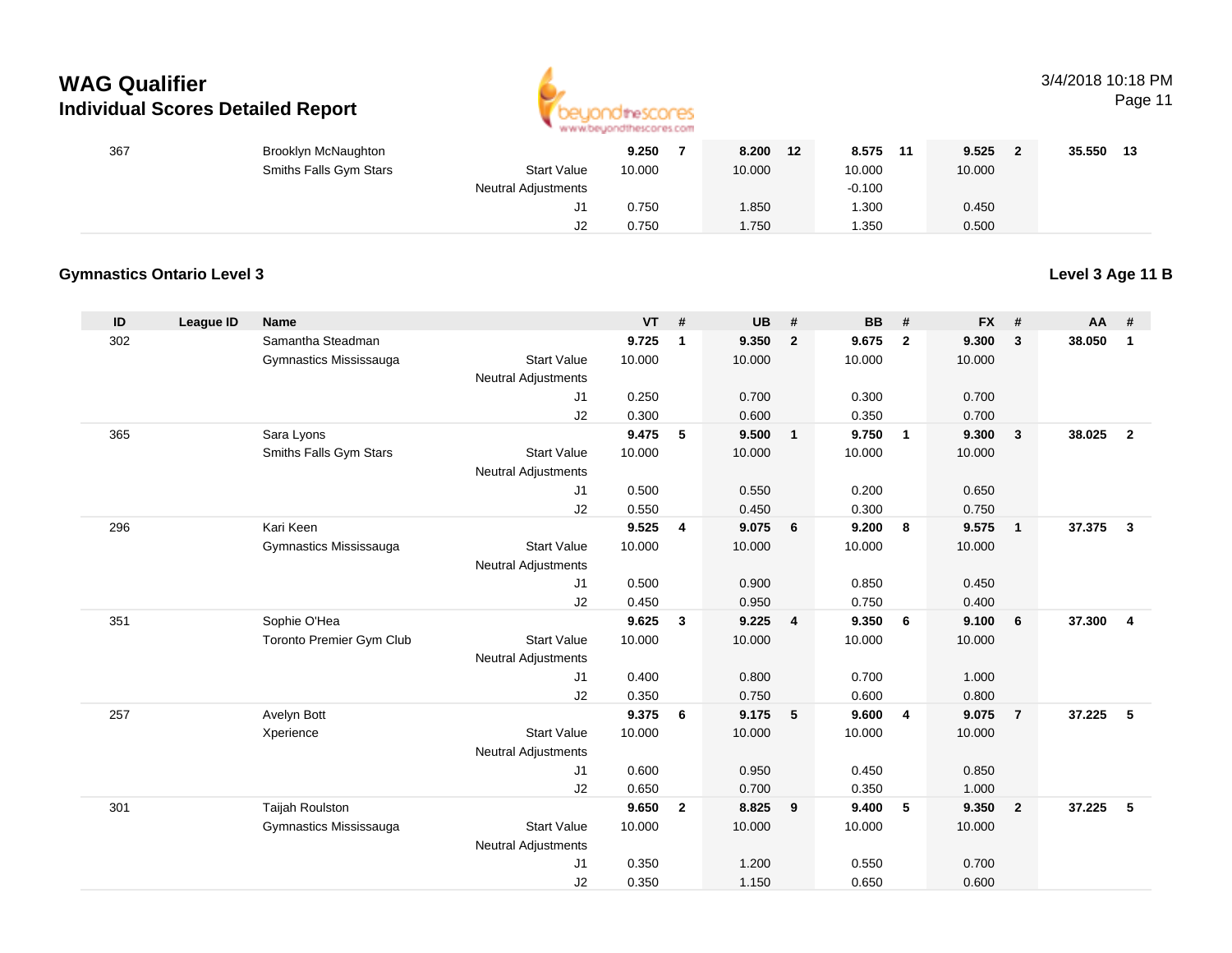| <b>WAG Qualifier</b>                     |
|------------------------------------------|
| <b>Individual Scores Detailed Report</b> |



| 348 | Sophie Kenney                   |                            | 9.150     | 8              | 9.000    | 8                       | 9.650        | $\overline{\mathbf{3}}$  | 9.250        | $\overline{4}$           | 37.050    | - 6            |
|-----|---------------------------------|----------------------------|-----------|----------------|----------|-------------------------|--------------|--------------------------|--------------|--------------------------|-----------|----------------|
|     | Toronto Premier Gym Club        | <b>Start Value</b>         | 10.000    |                | 10.000   |                         | 10.000       |                          | 10.000       |                          |           |                |
|     |                                 | <b>Neutral Adjustments</b> |           |                |          |                         |              |                          |              |                          |           |                |
|     |                                 | J1                         | 0.750     |                | 1.000    |                         | 0.350        |                          | 0.800        |                          |           |                |
|     |                                 | J2                         | 0.950     |                | 1.000    |                         | 0.350        |                          | 0.700        |                          |           |                |
| 340 | Mikayla Fraser                  |                            | 9.225     | $\overline{7}$ | 9.250    | $\mathbf{3}$            | 9.000        | 10                       | 9.300        | $\mathbf{3}$             | 36.775    | $\overline{7}$ |
|     | North Bay Apollo                | <b>Start Value</b>         | 10.000    |                | 10.000   |                         | 10.000       |                          | 10.000       |                          |           |                |
|     |                                 | <b>Neutral Adjustments</b> |           |                |          |                         |              |                          |              |                          |           |                |
|     |                                 | J1                         | 0.750     |                | 0.750    |                         | 1.100        |                          | 0.650        |                          |           |                |
|     |                                 | J2                         | 0.800     |                | 0.750    |                         | 0.900        |                          | 0.750        |                          |           |                |
| 254 | Nadia Nasr                      |                            | 9.150     | 8              | 8.550    | 10                      | 9.600        | $\overline{4}$           | 8.875        | 8                        | 36.175    | 8              |
|     | <b>GCGC Gymnastics</b>          | <b>Start Value</b>         | 10.000    |                | 10.000   |                         | 10.000       |                          | 10.000       |                          |           |                |
|     |                                 | <b>Neutral Adjustments</b> |           |                |          |                         |              |                          |              |                          |           |                |
|     |                                 | J1                         | 0.800     |                | 1.400    |                         | 0.350        |                          | 1.000        |                          |           |                |
|     |                                 | J2                         | 0.900     |                | 1.500    |                         | 0.450        |                          | 1.250        |                          |           |                |
| 291 | Carys Wood                      |                            | 9.100     | 9              | 8.500 11 |                         | 9.225        | $\overline{7}$           | 9.225        | 5                        | 36.050    | 9              |
|     | Greater Napanee GC              | <b>Start Value</b>         | 10.000    |                | 10.000   |                         | 10.000       |                          | 10.000       |                          |           |                |
|     |                                 | <b>Neutral Adjustments</b> |           |                |          |                         |              |                          |              |                          |           |                |
|     |                                 | J1                         | 0.850     |                | 1.400    |                         | 0.800        |                          | 0.750        |                          |           |                |
|     |                                 | J2                         | 0.950     |                | 1.600    |                         | 0.750        |                          | 0.800        |                          |           |                |
| 312 | Emma Reed                       |                            | 9.225     | $\overline{7}$ | 9.050    | $\overline{7}$          | 9.025        | 9                        | 8.075        | 9                        | 35.375 10 |                |
|     | Kingston Gymnastics             | <b>Start Value</b>         | 10.000    |                | 10.000   |                         | 10.000       |                          | 10.000       |                          |           |                |
|     |                                 | <b>Neutral Adjustments</b> |           |                |          |                         |              |                          |              |                          |           |                |
|     |                                 | J1                         | 0.700     |                | 0.800    |                         | 0.950        |                          | 2.050        |                          |           |                |
|     |                                 | J2                         | 0.850     |                | 1.100    |                         | 1.000        |                          | 1.800        |                          |           |                |
| 270 | <b>Riley Scott</b>              |                            | $X.XXX$ - |                | 9.225    | $\overline{\mathbf{4}}$ | <b>X.XXX</b> | $\overline{\phantom{a}}$ | <b>X.XXX</b> | $\overline{\phantom{a}}$ | 9.225 11  |                |
|     | <b>Ottawa Gymnastics Centre</b> | <b>Start Value</b>         |           |                | 10.000   |                         |              |                          |              |                          |           |                |
|     |                                 | <b>Neutral Adjustments</b> |           |                |          |                         |              |                          |              |                          |           |                |
|     |                                 | J1                         |           |                | 0.800    |                         |              |                          |              |                          |           |                |
|     |                                 | J2                         |           |                | 0.750    |                         |              |                          |              |                          |           |                |
|     |                                 |                            |           |                |          |                         |              |                          |              |                          |           |                |

#### **Gymnastics Ontario Level 3**

#### **Level 3 Age 12 A**

| ID  | League ID | Name                     |                            | <b>VT</b> | # | <b>UB</b> | # | <b>BB</b> | # | $FX$ # |              |        | $AA$ # |
|-----|-----------|--------------------------|----------------------------|-----------|---|-----------|---|-----------|---|--------|--------------|--------|--------|
| 330 |           | Zoe Harrall              |                            | 9.475     |   | 9.375     |   | 9.650     | 4 | 9.625  | $\mathbf{2}$ | 38.125 |        |
|     |           | Loyalist Gymnastics Club | <b>Start Value</b>         | 10.000    |   | 10.000    |   | 10.000    |   | 10.000 |              |        |        |
|     |           |                          | <b>Neutral Adjustments</b> |           |   |           |   |           |   |        |              |        |        |
|     |           |                          |                            | 0.550     |   | 0.550     |   | 0.400     |   | 0.350  |              |        |        |
|     |           |                          | J2                         | 0.500     |   | 0.700     |   | 0.300     |   | 0.400  |              |        |        |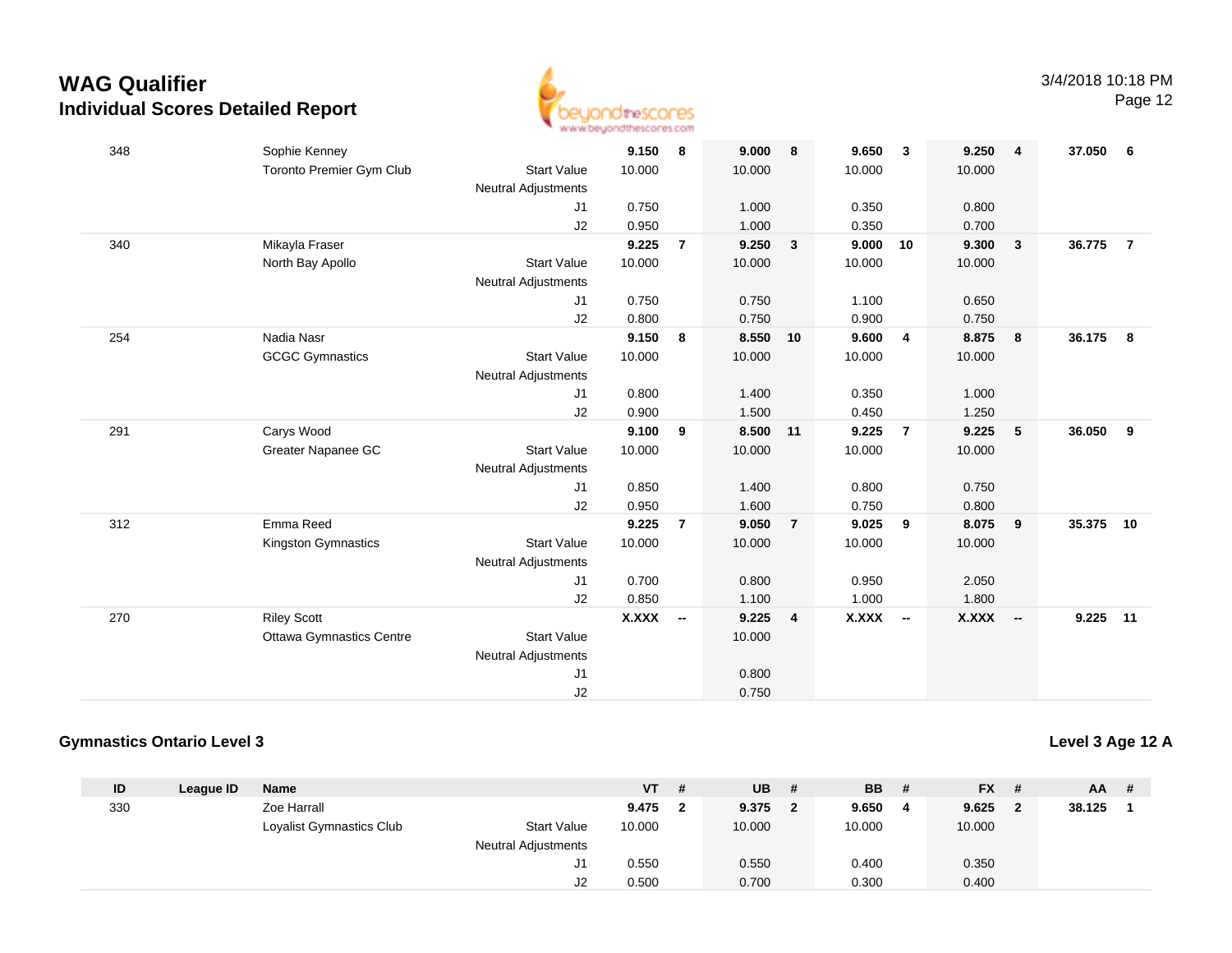

|     |                          | <b>THE THE THE NAME OF GROOM</b> |        |                         |        |                         |          |                         |          |                |        |                         |
|-----|--------------------------|----------------------------------|--------|-------------------------|--------|-------------------------|----------|-------------------------|----------|----------------|--------|-------------------------|
| 359 | Addison Clegg            |                                  | 9.500  | $\overline{\mathbf{1}}$ | 9.200  | $\overline{4}$          | 9.750    | $\overline{\mathbf{2}}$ | 9.450    | 4              | 37.900 | $\overline{\mathbf{2}}$ |
|     | Smiths Falls Gym Stars   | <b>Start Value</b>               | 10.000 |                         | 10.000 |                         | 10.000   |                         | 10.000   |                |        |                         |
|     |                          | <b>Neutral Adjustments</b>       |        |                         |        |                         |          |                         |          |                |        |                         |
|     |                          | J1                               | 0.500  |                         | 0.700  |                         | 0.250    |                         | 0.600    |                |        |                         |
|     |                          | J2                               | 0.500  |                         | 0.900  |                         | 0.250    |                         | 0.500    |                |        |                         |
| 300 | Amanda Roberts-Wherry    |                                  | 9.225  | ${\bf 5}$               | 9.200  | $\overline{4}$          | 9.875    | $\overline{1}$          | 9.500    | $\mathbf{3}$   | 37.800 | $\mathbf{3}$            |
|     | Gymnastics Mississauga   | <b>Start Value</b>               | 10.000 |                         | 10.000 |                         | 10.000   |                         | 10.000   |                |        |                         |
|     |                          | <b>Neutral Adjustments</b>       |        |                         |        |                         |          |                         |          |                |        |                         |
|     |                          | J1                               | 0.700  |                         | 0.900  |                         | 0.100    |                         | 0.500    |                |        |                         |
|     |                          | J2                               | 0.850  |                         | 0.700  |                         | 0.150    |                         | 0.500    |                |        |                         |
| 334 | Kaitlyn Ritchie          |                                  | 9.475  | $\mathbf{2}$            | 9.250  | $\overline{\mathbf{3}}$ | 9.675    | $\mathbf{3}$            | 9.275    | $\overline{7}$ | 37.675 | $\overline{4}$          |
|     | Loyalist Gymnastics Club | <b>Start Value</b>               | 10.000 |                         | 10.000 |                         | 10.000   |                         | 10.000   |                |        |                         |
|     |                          | <b>Neutral Adjustments</b>       |        |                         |        |                         |          |                         | $-0.100$ |                |        |                         |
|     |                          | J1                               | 0.600  |                         | 0.700  |                         | 0.300    |                         | 0.600    |                |        |                         |
|     |                          | J2                               | 0.450  |                         | 0.800  |                         | 0.350    |                         | 0.650    |                |        |                         |
| 329 | Aryana Dennee            |                                  | 9.050  | 8                       | 9.400  | $\overline{1}$          | 9.125    | 9                       | 9.725    | $\mathbf{1}$   | 37.300 | -5                      |
|     | Loyalist Gymnastics Club | <b>Start Value</b>               | 10.000 |                         | 10.000 |                         | 10.000   |                         | 10.000   |                |        |                         |
|     |                          | <b>Neutral Adjustments</b>       |        |                         |        |                         |          |                         |          |                |        |                         |
|     |                          | J1                               | 0.900  |                         | 0.600  |                         | 0.850    |                         | 0.250    |                |        |                         |
|     |                          | J2                               | 1.000  |                         | 0.600  |                         | 0.900    |                         | 0.300    |                |        |                         |
| 279 | Vienna Burt-Duong        |                                  | 9.300  | $\overline{\mathbf{4}}$ | 8.875  | $-5$                    | 9.450    | 6                       | 9.400    | $\sqrt{5}$     | 37.025 | 6                       |
|     | <b>Brockville</b>        | <b>Start Value</b>               | 10.000 |                         | 10.000 |                         | 10.000   |                         | 10.000   |                |        |                         |
|     |                          | <b>Neutral Adjustments</b>       |        |                         |        |                         |          |                         |          |                |        |                         |
|     |                          | J1                               | 0.700  |                         | 1.050  |                         | 0.600    |                         | 0.650    |                |        |                         |
|     |                          | J2                               | 0.700  |                         | 1.200  |                         | 0.500    |                         | 0.550    |                |        |                         |
| 338 | Josee Chaput             | <b>Start Value</b>               | 9.150  | $\overline{7}$          | 8.850  | 6                       | 9.500    | 5                       | 9.400    | $\sqrt{5}$     | 36.900 | $\overline{7}$          |
|     | North Bay Apollo         |                                  | 10.000 |                         | 10.000 |                         | 10.000   |                         | 10.000   |                |        |                         |
|     |                          | <b>Neutral Adjustments</b><br>J1 | 0.750  |                         | 1.200  |                         | 0.550    |                         | 0.550    |                |        |                         |
|     |                          | J2                               | 0.950  |                         | 1.100  |                         | 0.450    |                         | 0.650    |                |        |                         |
| 357 | Camryn Affleck           |                                  | 9.200  | 6                       | 8.600  | $\overline{7}$          | 9.300    | $\overline{7}$          | 9.325    | 6              | 36.425 | 8                       |
|     | Smiths Falls Gym Stars   | <b>Start Value</b>               | 10.000 |                         | 10.000 |                         | 10.000   |                         | 10.000   |                |        |                         |
|     |                          | <b>Neutral Adjustments</b>       |        |                         |        |                         |          |                         |          |                |        |                         |
|     |                          | J1                               | 0.750  |                         | 1.300  |                         | 0.700    |                         | 0.600    |                |        |                         |
|     |                          | J2                               | 0.850  |                         | 1.500  |                         | 0.700    |                         | 0.750    |                |        |                         |
| 282 | Vanessa Johnson          |                                  | 9.375  | $\mathbf{3}$            | 8.425  | 8                       | 8.925    | 10                      | 8.700    | 8              | 35.425 | 9                       |
|     | <b>Brockville</b>        | <b>Start Value</b>               | 10.000 |                         | 10.000 |                         | 10.000   |                         | 10.000   |                |        |                         |
|     |                          | <b>Neutral Adjustments</b>       |        |                         |        |                         | $-0.100$ |                         |          |                |        |                         |
|     |                          | J1                               | 0.600  |                         | 1.450  |                         | 1.000    |                         | 1.250    |                |        |                         |
|     |                          | J2                               | 0.650  |                         | 1.700  |                         | 0.950    |                         | 1.350    |                |        |                         |
|     |                          |                                  |        |                         |        |                         |          |                         |          |                |        |                         |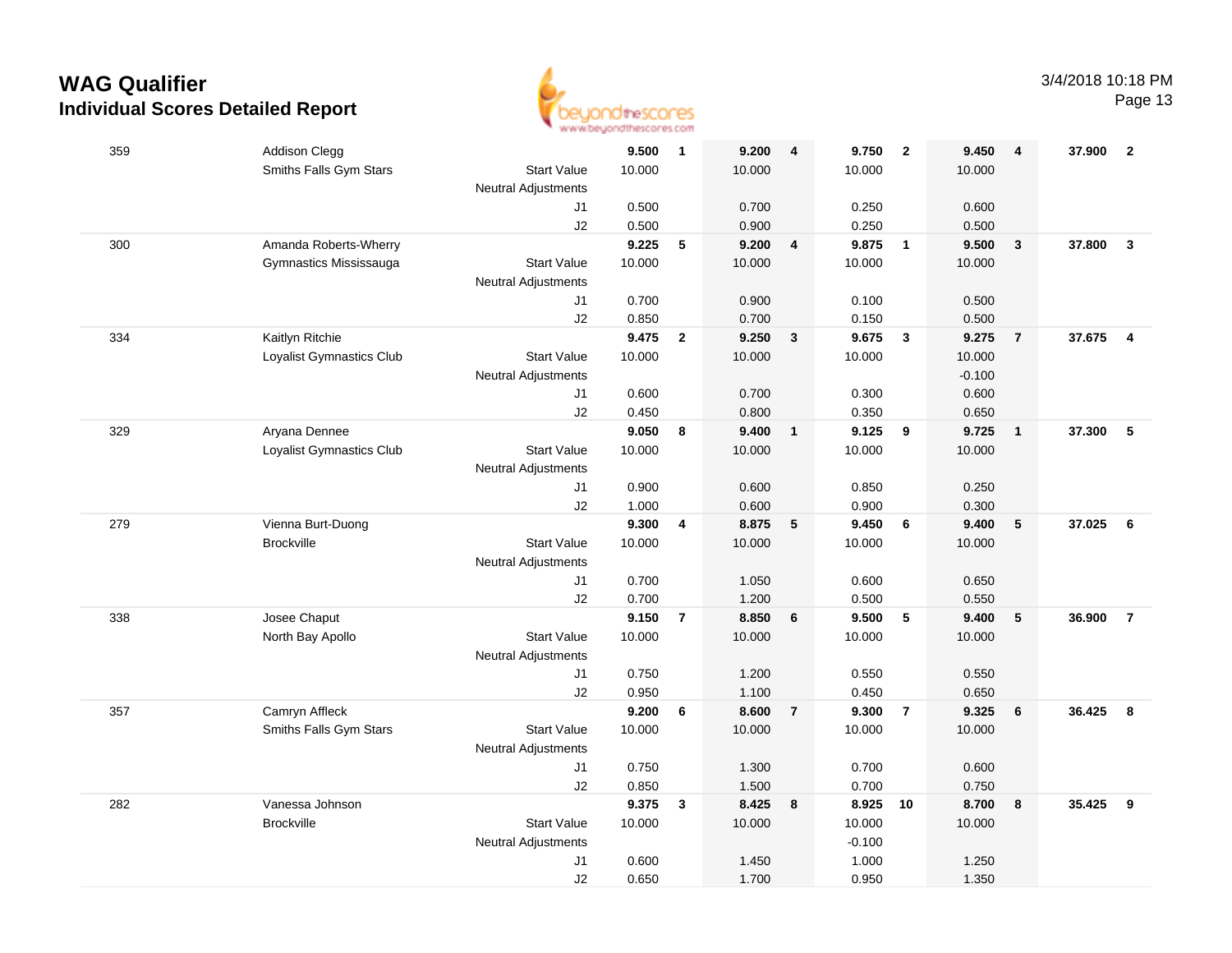

# 3/4/2018 10:18 PM

Page 14

| 267 | Jasmine Roy |                            | 9.050<br>ö | 8.250<br>9 | 9.250  | 8.150<br>- 9 | 34.700<br>10 |
|-----|-------------|----------------------------|------------|------------|--------|--------------|--------------|
|     | Xperience   | <b>Start Value</b>         | 10.000     | 10.000     | 10.000 | 10.000       |              |
|     |             | <b>Neutral Adjustments</b> |            |            |        |              |              |
|     |             | ا ب                        | 0.950      | 1.850      | 0.750  | 1.800        |              |
|     |             | J2                         | 0.950      | 1.650      | 0.750  | 1.900        |              |

#### **Gymnastics Ontario Level 3**

**Level 3 Age 12 B**

| ID  | <b>League ID</b> | <b>Name</b>              |                            | <b>VT</b> | #              | <b>UB</b> | #                       | <b>BB</b> | #                       | <b>FX</b> | #              | <b>AA</b> | #              |
|-----|------------------|--------------------------|----------------------------|-----------|----------------|-----------|-------------------------|-----------|-------------------------|-----------|----------------|-----------|----------------|
| 328 |                  | Daisy Crawford           |                            | 9.250     | $\overline{7}$ | 9.550     | $\overline{1}$          | 9.750     | $\overline{\mathbf{1}}$ | 9.525     | $\mathbf{3}$   | 38.075    | $\mathbf{1}$   |
|     |                  | Loyalist Gymnastics Club | <b>Start Value</b>         | 10.000    |                | 10.000    |                         | 10.000    |                         | 10.000    |                |           |                |
|     |                  |                          | <b>Neutral Adjustments</b> |           |                |           |                         |           |                         |           |                |           |                |
|     |                  |                          | J1                         | 0.800     |                | 0.400     |                         | 0.200     |                         | 0.500     |                |           |                |
|     |                  |                          | J2                         | 0.700     |                | 0.500     |                         | 0.300     |                         | 0.450     |                |           |                |
| 258 |                  | Jayden Colligan          |                            | 9.600     | 3              | 9.100     | $\overline{7}$          | 9.650     | $\overline{\mathbf{3}}$ | 9.500     | $\overline{4}$ | 37.850    | $\overline{2}$ |
|     |                  | Xperience                | <b>Start Value</b>         | 10.000    |                | 10.000    |                         | 10.000    |                         | 10.000    |                |           |                |
|     |                  |                          | <b>Neutral Adjustments</b> |           |                |           |                         |           |                         |           |                |           |                |
|     |                  |                          | J1                         | 0.450     |                | 0.950     |                         | 0.400     |                         | 0.550     |                |           |                |
|     |                  |                          | J2                         | 0.350     |                | 0.850     |                         | 0.300     |                         | 0.450     |                |           |                |
| 264 |                  | Gabrielle Massicotte     |                            | 9.675     | $\overline{1}$ | 9.225     | $\overline{4}$          | 9.550     | 5                       | 9.350     | 5              | 37.800    | $\mathbf{3}$   |
|     |                  | Xperience                | <b>Start Value</b>         | 10.000    |                | 10.000    |                         | 10.000    |                         | 10.000    |                |           |                |
|     |                  |                          | <b>Neutral Adjustments</b> |           |                |           |                         |           |                         |           |                |           |                |
|     |                  |                          | J1                         | 0.300     |                | 0.750     |                         | 0.450     |                         | 0.550     |                |           |                |
|     |                  |                          | J2                         | 0.350     |                | 0.800     |                         | 0.450     |                         | 0.750     |                |           |                |
| 263 |                  | <b>Grace Leslie</b>      |                            | 9.575     | 4              | 9.175     | $-5$                    | 9.725     | $\overline{2}$          | 9.275     | 6              | 37.750    | $\overline{4}$ |
|     |                  | Xperience                | <b>Start Value</b>         | 10.000    |                | 10.000    |                         | 10.000    |                         | 10.000    |                |           |                |
|     |                  |                          | Neutral Adjustments        |           |                |           |                         |           |                         |           |                |           |                |
|     |                  |                          | J1                         | 0.400     |                | 0.850     |                         | 0.300     |                         | 0.750     |                |           |                |
|     |                  |                          | J2                         | 0.450     |                | 0.800     |                         | 0.250     |                         | 0.700     |                |           |                |
| 262 |                  | Clara Lemoine            |                            | 9.275     | 6              | 9.150     | 6                       | 9.625     | $\overline{4}$          | 9.600     | $\overline{1}$ | 37.650    | 5              |
|     |                  | Xperience                | <b>Start Value</b>         | 10.000    |                | 10.000    |                         | 10.000    |                         | 10.000    |                |           |                |
|     |                  |                          | <b>Neutral Adjustments</b> |           |                |           |                         |           |                         |           |                |           |                |
|     |                  |                          | J1                         | 0.700     |                | 0.900     |                         | 0.400     |                         | 0.400     |                |           |                |
|     |                  |                          | J2                         | 0.750     |                | 0.800     |                         | 0.350     |                         | 0.400     |                |           |                |
| 285 |                  | <b>Avery Merkley</b>     |                            | 9.650     | $\overline{2}$ | 9.275     | $\overline{\mathbf{3}}$ | 9.425     | $\overline{7}$          | 9.150     | $\overline{7}$ | 37.500    | - 6            |
|     |                  | <b>Brockville</b>        | <b>Start Value</b>         | 10.000    |                | 10.000    |                         | 10.000    |                         | 10.000    |                |           |                |
|     |                  |                          | <b>Neutral Adjustments</b> |           |                |           |                         |           |                         |           |                |           |                |
|     |                  |                          | J1                         | 0.300     |                | 0.850     |                         | 0.600     |                         | 0.750     |                |           |                |
|     |                  |                          | J2                         | 0.400     |                | 0.600     |                         | 0.550     |                         | 0.950     |                |           |                |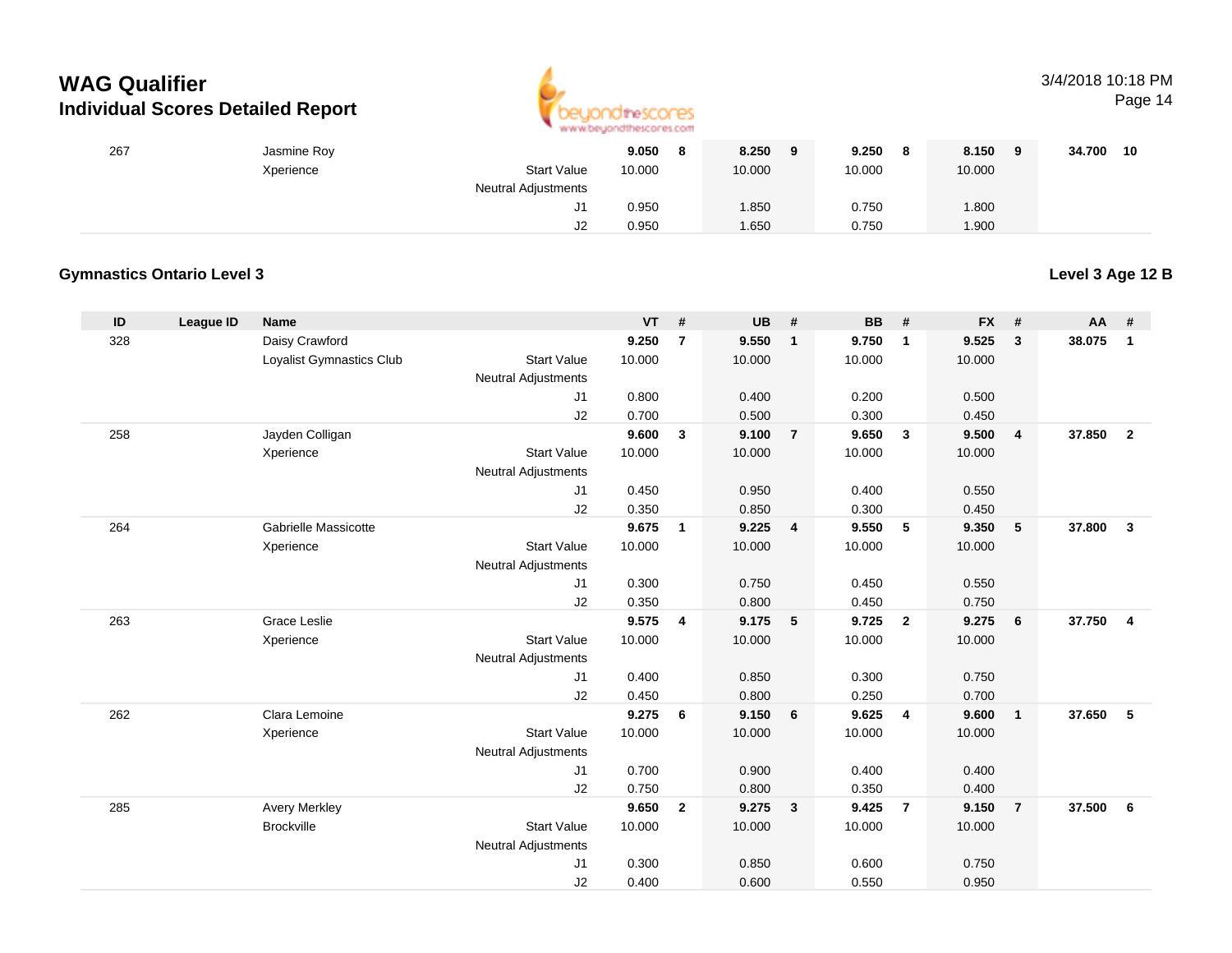| <b>WAG Qualifier</b>                     |
|------------------------------------------|
| <b>Individual Scores Detailed Report</b> |



| 325 | <b>Emily Cassista</b>    |                            | 9.075  | 9  | 9.375  | $\overline{\mathbf{2}}$ | 9.475  | - 6 | 9.075  | - 8                     | 37.000 | -7  |
|-----|--------------------------|----------------------------|--------|----|--------|-------------------------|--------|-----|--------|-------------------------|--------|-----|
|     | Loyalist Gymnastics Club | <b>Start Value</b>         | 10.000 |    | 10.000 |                         | 10.000 |     | 10.000 |                         |        |     |
|     |                          | <b>Neutral Adjustments</b> |        |    |        |                         |        |     |        |                         |        |     |
|     |                          | J1                         | 0.950  |    | 0.700  |                         | 0.500  |     | 0.900  |                         |        |     |
|     |                          | J2                         | 0.900  |    | 0.550  |                         | 0.550  |     | 0.950  |                         |        |     |
| 345 | Georgia Waye             |                            | 9.100  | 8  | 8.250  | 10                      | 9.550  | 5   | 9.550  | $\overline{\mathbf{2}}$ | 36.450 | - 8 |
|     | North Bay Apollo         | <b>Start Value</b>         | 10.000 |    | 10.000 |                         | 10.000 |     | 10.000 |                         |        |     |
|     |                          | <b>Neutral Adjustments</b> |        |    |        |                         |        |     |        |                         |        |     |
|     |                          | J <sub>1</sub>             | 0.900  |    | 1.800  |                         | 0.500  |     | 0.350  |                         |        |     |
|     |                          | J <sub>2</sub>             | 0.900  |    | 1.700  |                         | 0.400  |     | 0.550  |                         |        |     |
| 286 | <b>Rylee Perkins</b>     |                            | 9.350  | 5  | 8.750  | $_{\rm 8}$              | 9.475  | - 6 | 8.300  | - 9                     | 35.875 | 9   |
|     | <b>Brockville</b>        | <b>Start Value</b>         | 10.000 |    | 10.000 |                         | 10.000 |     | 10.000 |                         |        |     |
|     |                          | <b>Neutral Adjustments</b> |        |    |        |                         |        |     |        |                         |        |     |
|     |                          | J <sub>1</sub>             | 0.600  |    | 1.150  |                         | 0.500  |     | 1.600  |                         |        |     |
|     |                          | J2                         | 0.700  |    | 1.350  |                         | 0.550  |     | 1.800  |                         |        |     |
| 362 | Lindsay King             |                            | 9.050  | 10 | 8.700  | - 9                     | 8.900  | - 8 | 8.125  | 10                      | 34.775 | 10  |
|     | Smiths Falls Gym Stars   | <b>Start Value</b>         | 10.000 |    | 10.000 |                         | 10.000 |     | 10.000 |                         |        |     |
|     |                          | <b>Neutral Adjustments</b> |        |    |        |                         |        |     |        |                         |        |     |
|     |                          | J <sub>1</sub>             | 0.950  |    | 1.400  |                         | 1.100  |     | 1.750  |                         |        |     |
|     |                          | J <sub>2</sub>             | 0.950  |    | 1.200  |                         | 1.100  |     | 2.000  |                         |        |     |
|     |                          |                            |        |    |        |                         |        |     |        |                         |        |     |

#### **Gymnastics Ontario Level 3**

#### **Level 3 Age 13 A**

| ID  | League ID | Name                     |                            | $VT$ #  |                         | <b>UB</b>    | #                       | <b>BB</b> | #           | <b>FX</b> | #              | $AA$ # |                |
|-----|-----------|--------------------------|----------------------------|---------|-------------------------|--------------|-------------------------|-----------|-------------|-----------|----------------|--------|----------------|
| 321 |           | Gala Baranchuk           |                            | 9.475   | $\overline{\mathbf{3}}$ | 9.600        | - 1                     | 9.725     | $\mathbf 1$ | 9.475     | $\mathbf{2}$   | 38.275 |                |
|     |           | Kingston Gymnastics      | <b>Start Value</b>         | 10.000  |                         | 10.000       |                         | 10.000    |             | 10.000    |                |        |                |
|     |           |                          | <b>Neutral Adjustments</b> |         |                         |              |                         |           |             |           |                |        |                |
|     |           |                          | J1                         | 0.550   |                         | 0.450        |                         | 0.250     |             | 0.600     |                |        |                |
|     |           |                          | J2                         | 0.500   |                         | 0.350        |                         | 0.300     |             | 0.450     |                |        |                |
| 352 |           | <b>Taylor Prokosch</b>   |                            | 9.575 2 |                         | 9.550        | $\overline{\mathbf{2}}$ | 9.250     | - 6         | 9.475     | $\overline{2}$ | 37.850 | $\overline{2}$ |
|     |           | Toronto Premier Gym Club | <b>Start Value</b>         | 10.000  |                         | 10.000       |                         | 10.000    |             | 10.000    |                |        |                |
|     |           |                          | <b>Neutral Adjustments</b> |         |                         |              |                         |           |             |           |                |        |                |
|     |           |                          | J1                         | 0.450   |                         | 0.400        |                         | 0.700     |             | 0.450     |                |        |                |
|     |           |                          | J2                         | 0.400   |                         | 0.500        |                         | 0.800     |             | 0.600     |                |        |                |
| 293 |           | Julie Fam                |                            | 9.625   | 1                       | $9.200 \t 3$ |                         | 9.425     | -4          | 9.450     | $\mathbf{3}$   | 37.700 | -3             |
|     |           | Gymnastics Mississauga   | <b>Start Value</b>         | 10.000  |                         | 10.000       |                         | 10.000    |             | 10.000    |                |        |                |
|     |           |                          | <b>Neutral Adjustments</b> |         |                         |              |                         |           |             |           |                |        |                |
|     |           |                          | J1                         | 0.350   |                         | 0.750        |                         | 0.550     |             | 0.550     |                |        |                |
|     |           |                          | J2                         | 0.400   |                         | 0.850        |                         | 0.600     |             | 0.550     |                |        |                |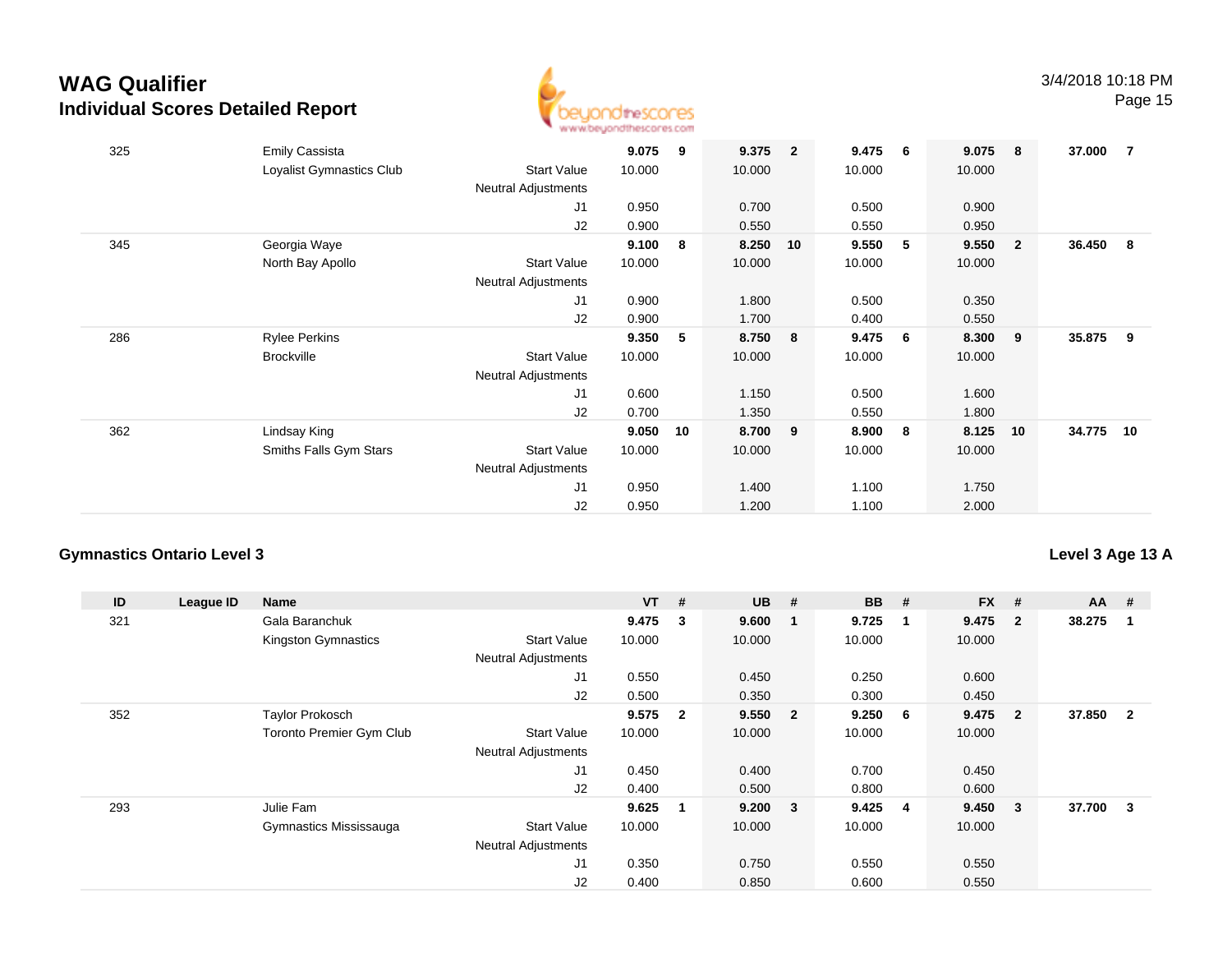

| 324 | Chloe Bergeron            |                            | 9.450          | 4              | 9.100          | $\overline{4}$ | 9.600          | $\overline{2}$ | 9.475          | $\overline{2}$ | 37.625 | -4             |
|-----|---------------------------|----------------------------|----------------|----------------|----------------|----------------|----------------|----------------|----------------|----------------|--------|----------------|
|     | Loyalist Gymnastics Club  | <b>Start Value</b>         | 10.000         |                | 10.000         |                | 10.000         |                | 10.000         |                |        |                |
|     |                           | <b>Neutral Adjustments</b> |                |                |                |                |                |                |                |                |        |                |
|     |                           | J1                         | 0.450          |                | 0.800          |                | 0.350          |                | 0.550          |                |        |                |
|     |                           | J2                         | 0.650          |                | 1.000          |                | 0.450          |                | 0.500          |                |        |                |
| 290 | Hailee Simpson            |                            | 9.400          | 6              | 8.875          | $\overline{7}$ | 9.600          | $\overline{2}$ | 9.525          | $\mathbf{1}$   | 37.400 | $-5$           |
|     | Greater Napanee GC        | <b>Start Value</b>         | 10.000         |                | 10.000         |                | 10.000         |                | 10.000         |                |        |                |
|     |                           | <b>Neutral Adjustments</b> |                |                |                |                |                |                |                |                |        |                |
|     |                           | J1                         | 0.550          |                | 1.100          |                | 0.400          |                | 0.450          |                |        |                |
|     |                           | J2                         | 0.650          |                | 1.150          |                | 0.400          |                | 0.500          |                |        |                |
| 260 | Alana Johnson             |                            | 9.325          | $\overline{7}$ | 8.950          | 6              | 9.250          | 6              | 9.325          | 4              | 36.850 | 6              |
|     | Xperience                 | <b>Start Value</b>         | 10.000         |                | 10.000         |                | 10.000         |                | 10.000         |                |        |                |
|     |                           | <b>Neutral Adjustments</b> |                |                |                |                |                |                |                |                |        |                |
|     |                           | J1                         | 0.700          |                | 1.150          |                | 0.700          |                | 0.700          |                |        |                |
|     |                           | J2                         | 0.650          |                | 0.950          |                | 0.800          |                | 0.650          |                |        |                |
| 360 | Chloe Jones               |                            | 9.075          | 10             | 8.975          | 5              | 9.450          | $\mathbf{3}$   | 9.175          | $\overline{7}$ | 36.675 | $\overline{7}$ |
|     | Smiths Falls Gym Stars    | <b>Start Value</b>         | 10.000         |                | 10.000         |                | 10.000         |                | 10.000         |                |        |                |
|     |                           | <b>Neutral Adjustments</b> |                |                |                |                |                |                |                |                |        |                |
|     |                           | J <sub>1</sub>             | 0.900          |                | 0.950          |                | 0.500          |                | 0.850          |                |        |                |
|     |                           | J2                         | 0.950          |                | 1.100          |                | 0.600          |                | 0.800          |                |        |                |
| 358 | Kailey Andrews            |                            | 9.425          | 5              | 8.725          | 8              | 9.050          | $\overline{7}$ | 9.275          | 6              | 36.475 | 8              |
|     | Smiths Falls Gym Stars    | <b>Start Value</b>         | 10.000         |                | 10.000         |                | 10.000         |                | 10.000         |                |        |                |
|     |                           | <b>Neutral Adjustments</b> |                |                |                |                |                |                |                |                |        |                |
|     |                           | J1                         | 0.600          |                | 1.250          |                | 1.000          |                | 0.800          |                |        |                |
|     |                           | J2                         | 0.550          |                | 1.300          |                | 0.900          |                | 0.650          |                |        |                |
| 377 | <b>Madison Hogg</b>       |                            | 9.275          | 8              | 8.175          | 10             | 9.275          | 5              | 9.300          | $\sqrt{5}$     | 36.025 | 9              |
|     | Petawawa Gymnastic's Club | <b>Start Value</b>         | 10.000         |                | 10.000         |                | 10.000         |                | 10.000         |                |        |                |
|     |                           | <b>Neutral Adjustments</b> |                |                |                |                |                |                |                |                |        |                |
|     |                           | J1                         | 0.750          |                | 1.900          |                | 0.750          |                | 0.650          |                |        |                |
| 379 | Julia Trainor             | J2                         | 0.700<br>9.200 | 9              | 1.750<br>8.600 | 9              | 0.700<br>7.850 | 8              | 0.750<br>8.950 | 8              | 34.600 | 10             |
|     | Petawawa Gymnastic's Club | <b>Start Value</b>         | 10.000         |                | 10.000         |                | 10.000         |                | 10.000         |                |        |                |
|     |                           | <b>Neutral Adjustments</b> |                |                |                |                |                |                |                |                |        |                |
|     |                           | J1                         | 0.750          |                | 1.450          |                | 2.200          |                | 0.950          |                |        |                |
|     |                           | J2                         | 0.850          |                | 1.350          |                | 2.100          |                | 1.150          |                |        |                |
|     |                           |                            |                |                |                |                |                |                |                |                |        |                |

**Gymnastics Ontario Level 3**

**Level 3 Age 13 B**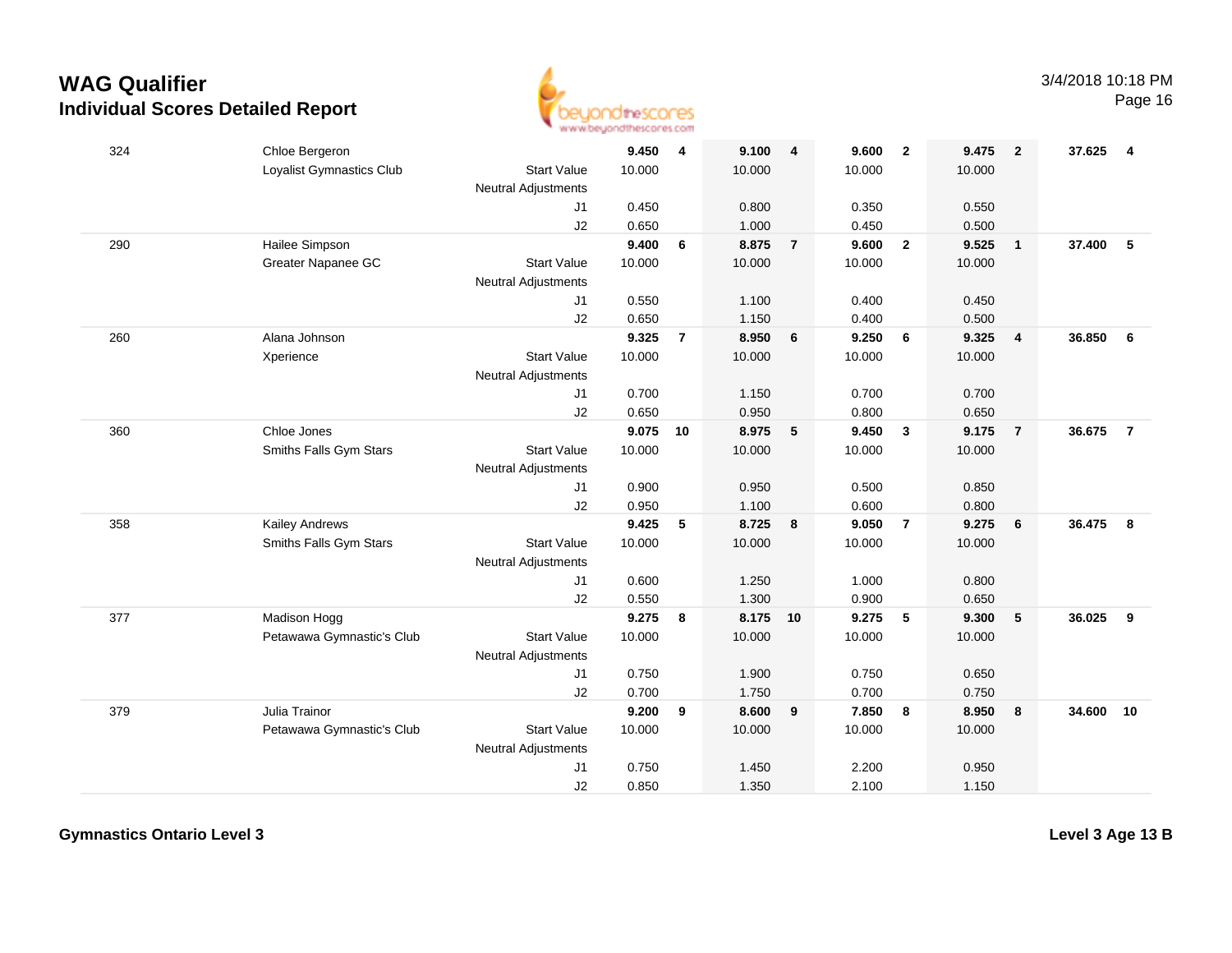

| ID  | <b>League ID</b> | <b>Name</b>               |                            | <b>VT</b> | #              | <b>UB</b> | #              | <b>BB</b> | #                        | <b>FX</b> | #                       | AA     | #                       |
|-----|------------------|---------------------------|----------------------------|-----------|----------------|-----------|----------------|-----------|--------------------------|-----------|-------------------------|--------|-------------------------|
| 372 |                  | Himali Peiris             |                            | 9.775     | $\mathbf{1}$   | 9.500     | $\mathbf{1}$   | 9.025     | $\overline{7}$           | 9.175     | 5                       | 37.475 | $\mathbf{1}$            |
|     |                  | <b>Brockville</b>         | <b>Start Value</b>         | 10.000    |                | 10.000    |                | 10.000    |                          | 10.000    |                         |        |                         |
|     |                  |                           | <b>Neutral Adjustments</b> |           |                |           |                |           |                          |           |                         |        |                         |
|     |                  |                           | J1                         | 0.200     |                | 0.500     |                | 0.900     |                          | 0.950     |                         |        |                         |
|     |                  |                           | J2                         | 0.250     |                | 0.500     |                | 1.050     |                          | 0.700     |                         |        |                         |
| 355 |                  | <b>Isabel MacManus</b>    |                            | 9.175     | 5              | 9.275     | $\overline{2}$ | 9.575     | $\overline{1}$           | 9.325     | $\overline{\mathbf{3}}$ | 37.350 | $\overline{2}$          |
|     |                  | Toronto Premier Gym Club  | <b>Start Value</b>         | 10.000    |                | 10.000    |                | 10.000    |                          | 10.000    |                         |        |                         |
|     |                  |                           | <b>Neutral Adjustments</b> |           |                |           |                |           |                          |           |                         |        |                         |
|     |                  |                           | J1                         | 0.700     |                | 0.650     |                | 0.400     |                          | 0.650     |                         |        |                         |
|     |                  |                           | J2                         | 0.950     |                | 0.800     |                | 0.450     |                          | 0.700     |                         |        |                         |
| 333 |                  | Farrah Philpot            |                            | 9.525     | $\overline{2}$ | 8.900     | 6              | 9.575     | $\overline{1}$           | 9.300     | $\overline{\mathbf{4}}$ | 37.300 | $\overline{\mathbf{3}}$ |
|     |                  | Loyalist Gymnastics Club  | <b>Start Value</b>         | 10.000    |                | 10.000    |                | 10.000    |                          | 10.000    |                         |        |                         |
|     |                  |                           | <b>Neutral Adjustments</b> |           |                |           |                |           |                          |           |                         |        |                         |
|     |                  |                           | J1                         | 0.450     |                | 1.000     |                | 0.450     |                          | 0.700     |                         |        |                         |
|     |                  |                           | J2                         | 0.500     |                | 1.200     |                | 0.400     |                          | 0.700     |                         |        |                         |
| 283 |                  | Lauren McDonald           |                            | 9.350     | 3              | 9.200     | 4              | 9.400     | $\mathbf{3}$             | 8.975     | 8                       | 36.925 | $\overline{4}$          |
|     |                  | <b>Brockville</b>         | <b>Start Value</b>         | 10.000    |                | 10.000    |                | 10.000    |                          | 10.000    |                         |        |                         |
|     |                  |                           | Neutral Adjustments        |           |                |           |                |           |                          |           |                         |        |                         |
|     |                  |                           | J1                         | 0.700     |                | 0.700     |                | 0.550     |                          | 1.000     |                         |        |                         |
|     |                  |                           | J2                         | 0.600     |                | 0.900     |                | 0.650     |                          | 1.050     |                         |        |                         |
| 346 |                  | Robin Backewich           |                            | 8.700     | 8              | 9.050     | 5              | 9.475     | $\overline{\mathbf{2}}$  | 9.500     | $\overline{1}$          | 36.725 | -5                      |
|     |                  | Toronto Premier Gym Club  | <b>Start Value</b>         | 10.000    |                | 10.000    |                | 10.000    |                          | 10.000    |                         |        |                         |
|     |                  |                           | Neutral Adjustments        |           |                |           |                |           |                          |           |                         |        |                         |
|     |                  |                           | J1                         | 1.200     |                | 0.850     |                | 0.500     |                          | 0.500     |                         |        |                         |
|     |                  |                           | J2                         | 1.400     |                | 1.050     |                | 0.550     |                          | 0.500     |                         |        |                         |
| 353 |                  | <b>Isabel Satchel</b>     |                            | 9.150     | 6              | 9.250     | $\mathbf{3}$   | 9.175     | $\overline{\phantom{0}}$ | 9.000     | $\overline{7}$          | 36.575 | 6                       |
|     |                  | Toronto Premier Gym Club  | <b>Start Value</b>         | 10.000    |                | 10.000    |                | 10.000    |                          | 10.000    |                         |        |                         |
|     |                  |                           | Neutral Adjustments        |           |                |           |                |           |                          |           |                         |        |                         |
|     |                  |                           | J1                         | 0.800     |                | 0.650     |                | 0.850     |                          | 0.900     |                         |        |                         |
|     |                  |                           | J2                         | 0.900     |                | 0.850     |                | 0.800     |                          | 1.100     |                         |        |                         |
| 281 |                  | Evianne Heidecker         |                            | 9.275     | $\overline{4}$ | 8.550     | $_{9}$         | 9.175     | $-5$                     | 8.975     | 8                       | 35.975 | $\overline{7}$          |
|     |                  | <b>Brockville</b>         | <b>Start Value</b>         | 10.000    |                | 10.000    |                | 10.000    |                          | 10.000    |                         |        |                         |
|     |                  |                           | <b>Neutral Adjustments</b> |           |                |           |                |           |                          |           |                         |        |                         |
|     |                  |                           | J1                         | 0.700     |                | 1.500     |                | 0.800     |                          | 1.100     |                         |        |                         |
|     |                  |                           | J2                         | 0.750     |                | 1.400     |                | 0.850     |                          | 0.950     |                         |        |                         |
| 376 |                  | Frederique Dostie         |                            | 9.075     | $\overline{7}$ | 8.725     | $\overline{7}$ | 9.075     | - 6                      | 9.075     | 6                       | 35.950 | 8                       |
|     |                  | Petawawa Gymnastic's Club | <b>Start Value</b>         | 10.000    |                | 10.000    |                | 10.000    |                          | 10.000    |                         |        |                         |
|     |                  |                           | <b>Neutral Adjustments</b> |           |                |           |                |           |                          |           |                         |        |                         |